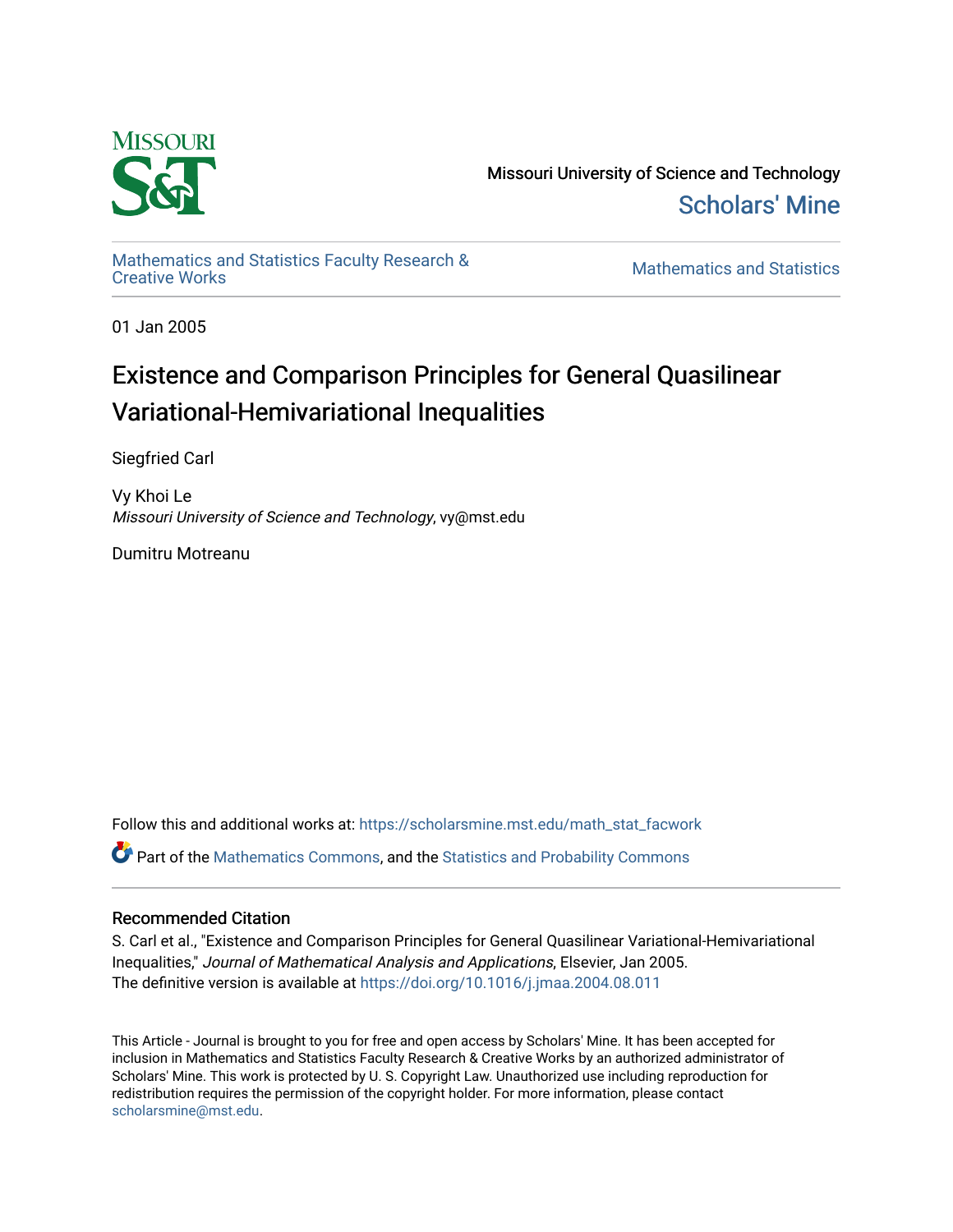

Available online at www.sciencedirect.com SCIENCE  $\overrightarrow{a}$  DIRECT<sup>®</sup>

J. Math. Anal. Appl. 302 (2005) 65–83

Journal of **MATHEMATICAL** ANALYSIS AND APPLICATIONS

www.elsevier.com/locate/jmaa

## Existence and comparison principles for general quasilinear variational–hemivariational inequalities

S. Carl<sup>a,∗</sup>, Vy K. Le<sup>b</sup>, D. Motreanu<sup>c</sup>

<sup>a</sup> *Fachbereich Mathematik und Informatik, Institut für Analysis, Martin-Luther-Universität Halle-Wittenberg, 06099 Halle, Germany*

<sup>b</sup> *Department of Mathematics and Statistics, University of Missouri-Rolla, Rolla, MO 65401, USA* <sup>c</sup> *Département de Mathématiques, Université de Perpignan, 52 Avenue Paul Alduy, 66860 Perpignan, France*

Received 20 July 2004

Available online 2 October 2004

Submitted by S. Heikkilä

#### **Abstract**

We consider quasilinear elliptic variational–hemivariational inequalities involving convex, lower semicontinuous and locally Lipschitz functionals. We provide a generalization of the fundamental notion of sub- and supersolutions on the basis of which we then develop the sub–supersolution method for variational–hemivariational inequalities, including existence, comparison, compactness and extremality results.

2004 Elsevier Inc. All rights reserved.

*Keywords:* Comparison principles; Variational–hemivariational inequalities; Multivalued pseudomonotone operators

#### **1. Introduction**

Let  $\Omega \subset \mathbb{R}^N$  be a bounded domain with Lipschitz boundary  $\partial \Omega$ , and let  $V = W^{1,p}(\Omega)$ and  $V_0 = W_0^{1,p}(\Omega)$ ,  $1 < p < \infty$ , denote the usual Sobolev spaces with their dual spaces

Corresponding author.

*E-mail addresses:* carl@mathematik.uni-halle.de (S. Carl), vy@umr.edu (V.K. Le), motreanu@univ-perp.fr (D. Motreanu).

 $0022-247X/\$$  – see front matter  $\degree$  2004 Elsevier Inc. All rights reserved. doi:10.1016/j.jmaa.2004.08.011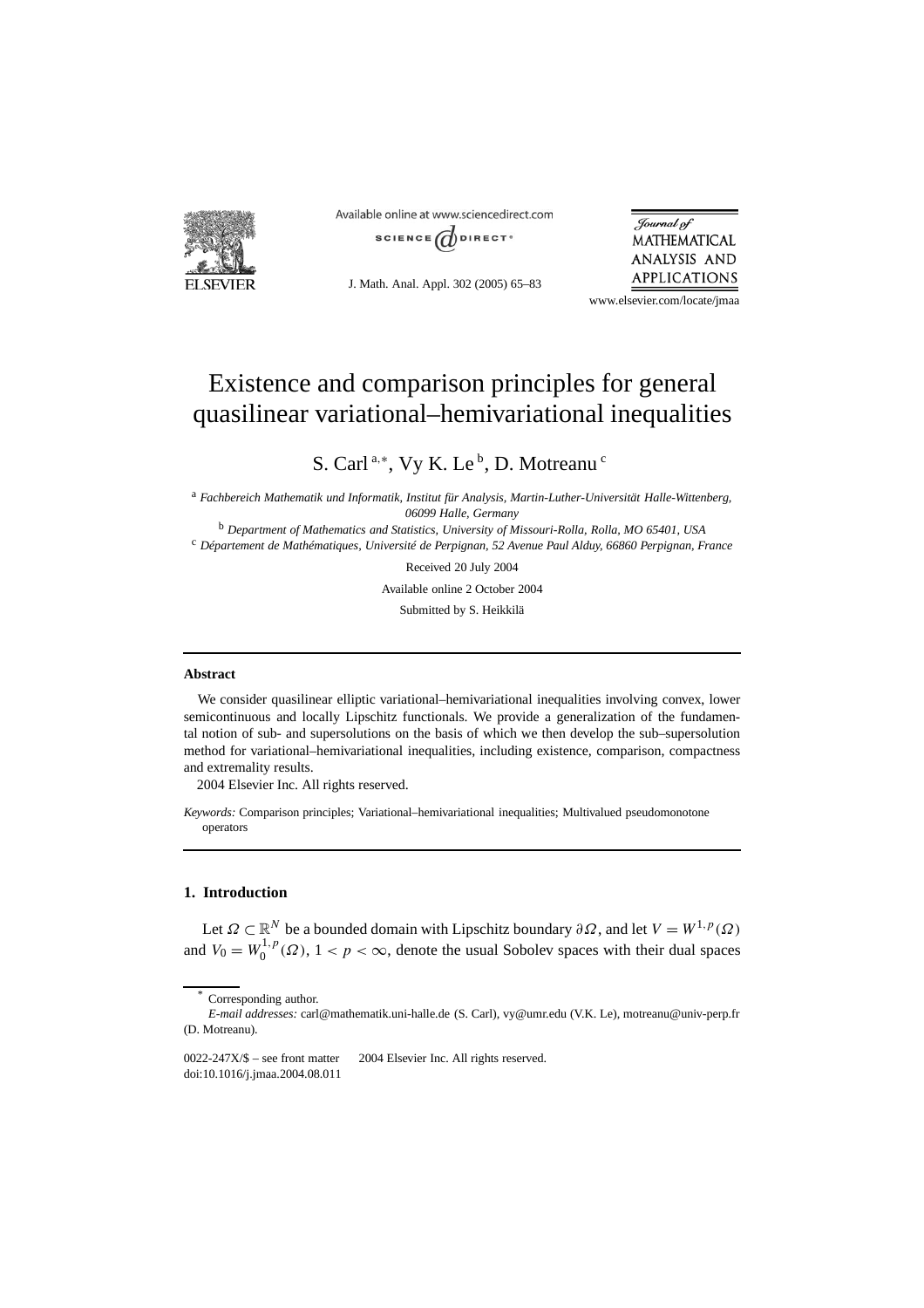*V*<sup>\*</sup> and *V*<sub>0</sub><sup>\*</sup>, respectively. In this paper we deal with the following quasilinear variational– hemivariational inequality:

$$
u \in \text{dom}(\psi) \cap V_0: \quad \langle Au - f, v - u \rangle + \psi(v) - \psi(u) + \int_{\Omega} j^0(u; v - u) \, dx \ge 0,
$$
  

$$
\forall v \in V_0,
$$
 (1.1)

where  $j^0(s; r)$  denotes the generalized directional derivative of the locally Lipschitz function  $j : \mathbb{R} \to \mathbb{R}$  at *s* in the direction *r* given by

$$
j^{0}(s;r) = \lim_{y \to s, t \downarrow 0} \frac{j(y + tr) - j(y)}{t}
$$
\n(1.2)

(cf., e.g., [7, Chapter 2]),  $f \in V_0^*$ , and  $\psi : V \to \mathbb{R} \cup \{+\infty\}$  is a convex, lower semicontinuous function such that  $dom(\psi) \cap V_0 \neq \emptyset$ . Here  $dom(\psi)$  stands for the effective domain of  $\psi$  defined by dom $(\psi) = \{v \in V \mid \psi(v) < +\infty\}$ . The operator  $A: V \to V_0^*$  is a second order quasilinear differential operator in divergence form

$$
Au(x) = -\sum_{i=1}^{N} \frac{\partial}{\partial x_i} a_i(x, \nabla u(x)), \quad \text{with } \nabla u = \left(\frac{\partial u}{\partial x_1}, \dots, \frac{\partial u}{\partial x_N}\right). \tag{1.3}
$$

The above problem (1.1) includes various special cases such as, e.g., the following:

(i) For  $\psi(u) \equiv 0$  and  $j : \mathbb{R} \to \mathbb{R}$  smooth with its derivative  $j' : \mathbb{R} \to \mathbb{R}$ , (1.1) reduces to the weak formulation of the Dirichlet problem

 $u \in V_0$ :  $Au + j'(u) = f$  in  $V_0^*$ .

(ii) For  $\psi(u) \equiv 0$ , and  $j : \mathbb{R} \to \mathbb{R}$  not necessarily smooth, then (1.1) is a hemivariational inequality of the form

$$
u \in V_0: \quad \langle Au - f, v - u \rangle + \int_{\Omega} j^0(u; v - u) \, dx \geqslant 0, \quad \forall v \in V_0.
$$

(iii) For  $j : \mathbb{R} \to \mathbb{R}$  smooth, (1.1) becomes the variational inequality

$$
u\in \text{dom}(\psi)\cap V_0\text{: }\ \ \left\langle Au+j'(u)-f,v-u\right\rangle+\psi(v)-\psi(u)\geqslant 0,\quad \forall v\in V_0.
$$

The main goal of this paper is to develop a general framework for the sub–supersolution method for variational–hemivariational inequalities of the form (1.1) which include, e.g., the above special cases. In particular  $(1.1)$  includes constraint hemivariational inequalities as well in case that  $\psi := I_K$ , where  $I_K$  is the indicator function of some closed convex set *K*. Existence, comparison and compactness results for problem (1.1) are given. In particular, we prove the existence of extremal solutions in the order interval formed by suband supersolutions, and provide applications that demonstrate the applicability of the developed theory.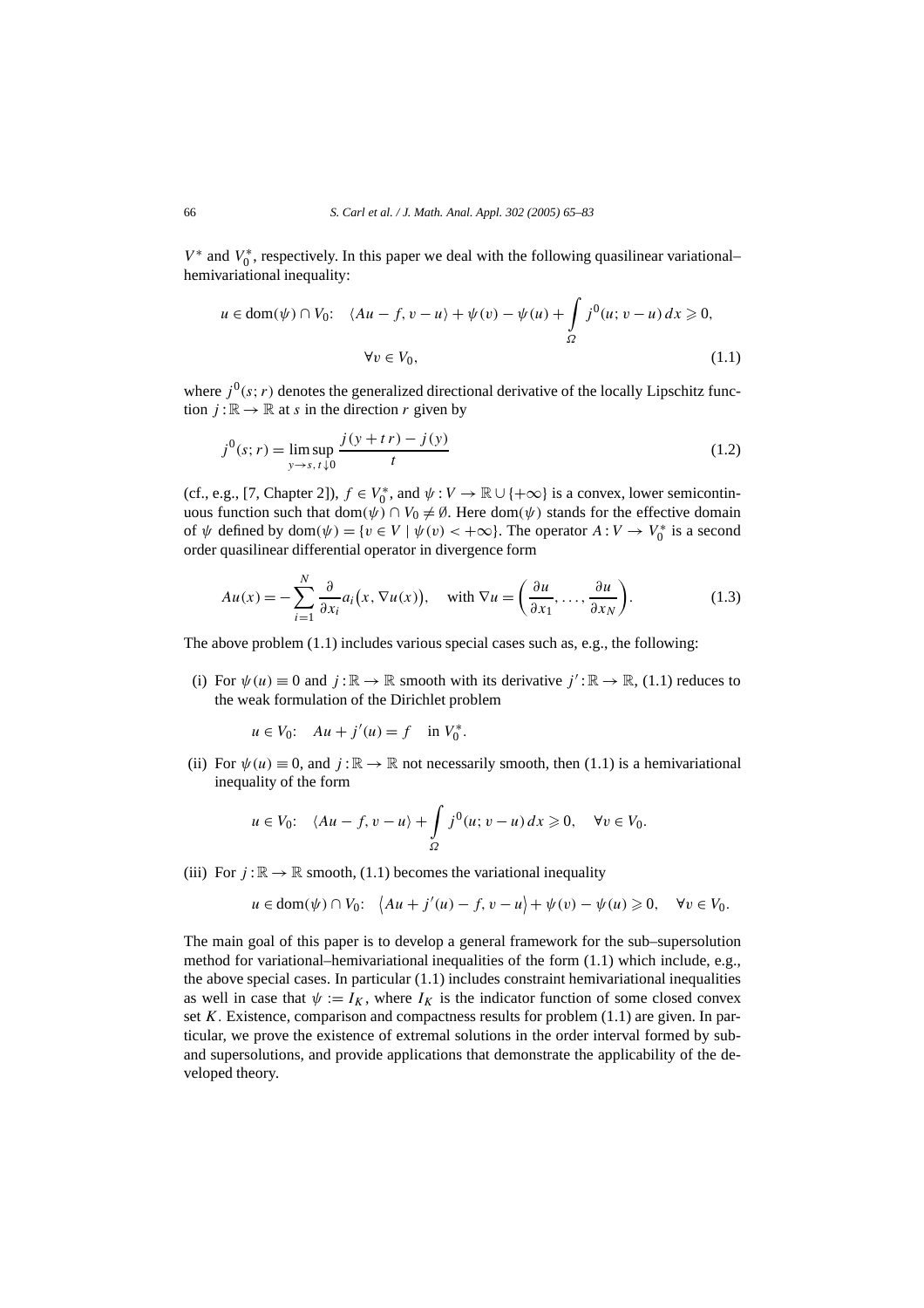#### **2. Notation and hypotheses**

We assume the following hypotheses of Leray–Lions type on the coefficient functions  $a_i$ ,  $i = 1, \ldots, N$ , of the operator A:

(A1) Each  $a_i : \Omega \times \mathbb{R}^N \to \mathbb{R}$  satisfies the Carathéodory conditions, i.e.,  $a_i(x, \xi)$  is measurable in  $x \in \Omega$  for all  $\xi \in \mathbb{R}^N$  and continuous in  $\xi$  for almost all  $x \in \Omega$ . There exist a constant  $c_0 > 0$  and a function  $k_0 \in L^q(\Omega)$ ,  $1/p + 1/q = 1$ , such that

$$
|a_i(x,\xi)| \le k_0(x) + c_0 |\xi|^{p-1},
$$

for a.e.  $x \in \Omega$  and for all  $\xi \in \mathbb{R}^N$ .

- $(A2)$   $\sum_{i=1}^{N} (a_i(x, \xi) a_i(x, \xi'))(\xi_i \xi'_i) > 0$  for a.e.  $x \in \Omega$ , and for all  $\xi, \xi' \in \mathbb{R}^N$  with <del>*ξ* ≠ξ'</del>.
- (A3)  $\sum_{i=1}^{N} a_i(x, \xi) \xi_i \geq v |\xi|^p k_1(x)$  for a.e.  $x \in \Omega$ , and for all  $\xi \in \mathbb{R}^N$  with some constant  $\nu > 0$  and some function  $k_1 \in L^1(\Omega)$ .

As a consequence of (A1), (A2) the semilinear form *a* associated with the operator *A* by

$$
\langle Au, \varphi \rangle := a(u, \varphi) = \int_{\Omega} \sum_{i=1}^{N} a_i(x, \nabla u) \frac{\partial \varphi}{\partial x_i} dx, \quad \forall \varphi \in V_0,
$$

is well defined for any  $u \in V$ , and the operator  $A: V_0 \to V_0^*$  is continuous, bounded, and strictly monotone. For functions  $w, z: \Omega \to \mathbb{R}$  and sets W and Z of functions defined on *Ω* we use the notations:  $w \wedge z = \min\{w, z\}$ ,  $w \vee z = \max\{w, z\}$ ,  $W \wedge Z = \{w \wedge z \mid w \in Z\}$  $w \in W$ ,  $z \in Z$ ,  $W \vee Z = \{w \vee z \mid w \in W$ ,  $z \in Z$ , and  $w \wedge Z = \{w \} \wedge Z$ ,  $w \vee Z = \{w \} \vee Z$ . Next we introduce our basic notion of sub–supersolution.

**Definition 2.1.** A function  $u \in V$  is called a *subsolution* of (1.1) if the following conditions are fulfilled:

- (i)  $u$  ≤ 0 on  $\partial Ω$ ,</u>
- (ii)  $u \vee (\text{dom}(\psi) \cap V_0) \subset \text{dom}(\psi) \cap V_0$ ,
- (iii) there exists a mapping  $\hat{\psi}: V \to \mathbb{R} \cup \{+\infty\}$  and a constant  $\hat{c} \geq 0$  such that the following holds:
	- (a)  $u \in \text{dom}(\hat{\psi})$ ,
	- (b)  $\overline{\psi}(v \vee \underline{u}) + \hat{\psi}(v \wedge \underline{u}) \psi(v) \hat{\psi}(\underline{u}) \leq \hat{c} \int_{\Omega} [(\underline{u} v)^+]^p dx$ ,  $\forall v \in \text{dom}(\psi) \cap V_0$ , (c)  $\langle A \underline{u} - f, v - \underline{u} \rangle + \hat{\psi}(v) - \hat{\psi}(\underline{u}) + \int_{\Omega} j^0(\underline{u}; v - \underline{u}) dx \geq 0, \forall v \in \underline{u} \wedge (\text{dom}(\psi) \cap V_0).$

Similarly we define a supersolution as follows.

**Definition 2.2.** A function  $\bar{u} \in V$  is a *supersolution* of (1.1) if the following conditions are fulfilled:

(i)  $\bar{u} \ge 0$  on  $\partial \Omega$ , (ii)  $\bar{u} \wedge (\text{dom}(\psi) \cap V_0) \subset \text{dom}(\psi) \cap V_0$ ,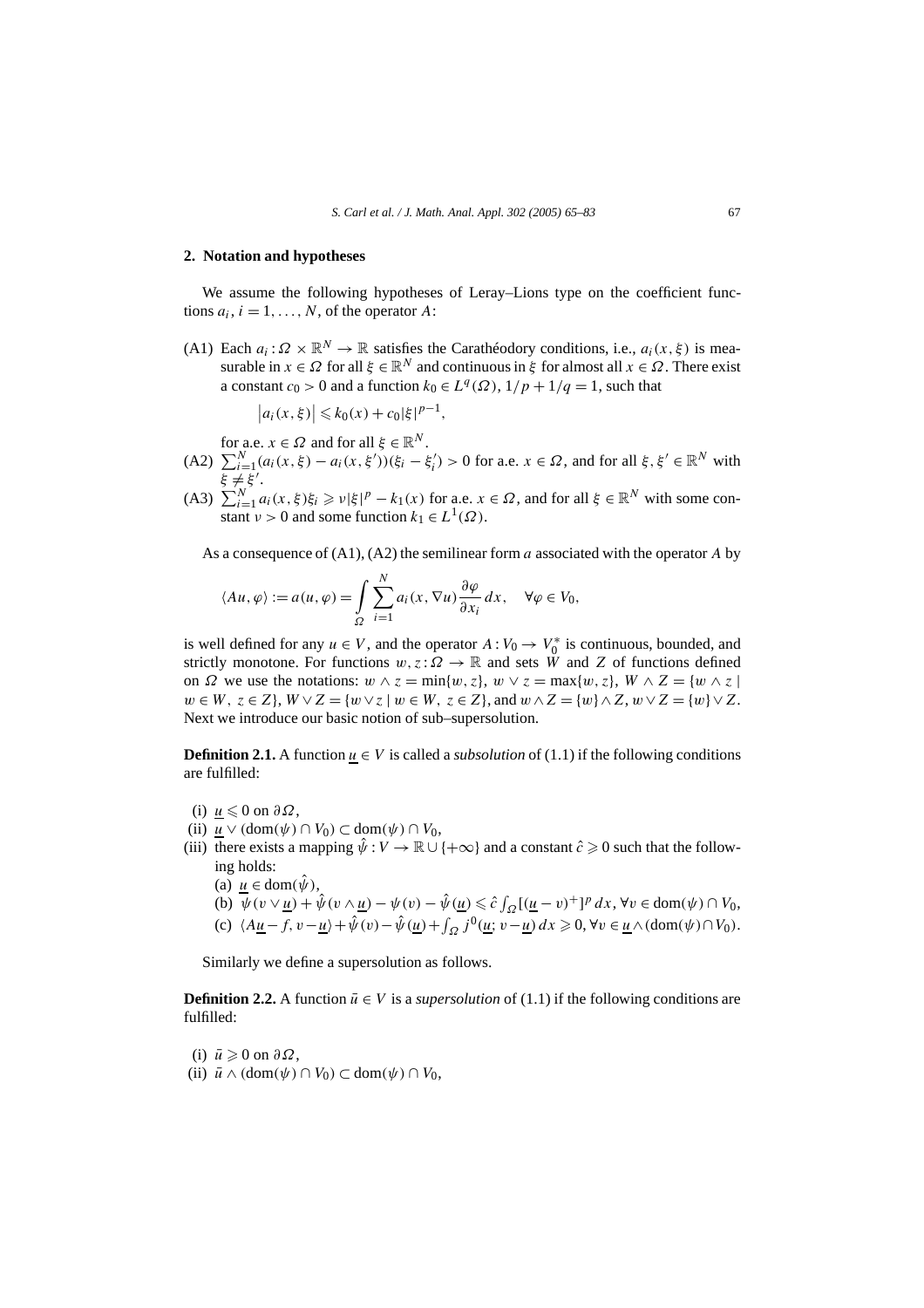- (iii) there exists a mapping  $\tilde{\psi}: V \to \mathbb{R} \cup \{+\infty\}$  and a constant  $\tilde{c} \geq 0$  such that the following holds:
	- (a)  $\bar{u} \in \text{dom}(\tilde{\psi}),$
	- (b)  $\psi(v \wedge \bar{u}) + \tilde{\psi}(v \vee \bar{u}) \psi(v) \tilde{\psi}(\bar{u}) \leq \tilde{c} \int_{\Omega} [(v \bar{u})^+]^p dx$ ,  $\forall v \in \text{dom}(\psi) \cap V_0$ ,
	- (c)  $\langle A\overline{u}-f, v-\overline{u}\rangle+\tilde{\psi}(v)-\tilde{\psi}(\overline{u})+\int_{\Omega}j^{0}(\overline{u}; v-\overline{u}) dx\geqslant 0, \forall v\in\overline{u}\vee(\text{dom}(\psi)\cap V_0).$

The above definitions of sub–supersolutions require the existence of functionals  $\hat{\psi}$  and  $\bar{\psi}$  that satisfy conditions (a)–(c) in Definitions 2.1 and 2.2, respectively, which extend the one for variational inequalities introduced recently in [9]. In fact one can show that the above notions of sub–supersolution extend those for inclusions of hemivariational type introduced in [3,4] and for variational and/or hemivariational inequalities in [5,6,8,9]. Let us consider a few examples.

**Example 2.1.** Assume  $\psi(u) \equiv 0$  and  $j : \mathbb{R} \to \mathbb{R}$  smooth, then as already pointed out in the Introduction (1.1) reduces to the Dirichlet problem

$$
u \in V_0
$$
:  $Au + j'(u) = f$  in  $V_0^*$ .

We shall see that the above definitions contain the usual notion of sub- and supersolution for the Dirichlet problem. According to Definition 2.1 a function <u>*u*</u> ∈ *V* with <u>*u*</u> ≤ 0 on ∂Ω is a subsolution if (ii) and (iii) of Definition 2.1 can be fulfilled. Since dom $(\psi) = V$ , we see that by choosing  $\hat{\psi} = 0$  the conditions (ii) and (iii)(a)–(b) are trivially satisfied. Thus <u>u</u> is only required to satisfy condition  $(iii)(c)$ , i.e.,

$$
\langle A\underline{u}-f, v-\underline{u}\rangle + \int_{\Omega} j'(\underline{u})(v-\underline{u}) dx \geqslant 0, \quad \forall v \in \underline{u} \wedge V_0.
$$

Let  $\varphi \in V_0$ ; then  $v \in \underline{u} \wedge V_0$  is given by  $v = \underline{u} \wedge \varphi = \underline{u} - (\underline{u} - \varphi)^+$ , which yields

$$
\left\langle A\underline{u}-f, -(\underline{u}-\varphi)^+\right\rangle + \int_{\Omega} j'(\underline{u})\left(-(\underline{u}-\varphi)^+\right)dx \geq 0, \quad \forall \varphi \in V_0,
$$

and thus we obtain with  $w = (\underline{u} - \varphi)^+ \in V_0 \cap L^p_+(\Omega)$  the inequality

$$
\langle A\underline{u}-f, w\rangle + \int_{\Omega} j'(\underline{u})w dx \leqslant 0, \quad \forall w \in W,
$$

where  $W = \{w = (\underline{u} - \varphi)^+ | \varphi \in V_0\}$ . Observing that *W* is dense in  $V_0 \cap L^p_+(\Omega)$  (see [2]) we get the usual notion of weak subsolution of the Dirichlet problem. Similarly Definition 2.2 contains the usual notion for a supersolution of the above Dirichlet problem.

**Example 2.2.** Let  $K \subset V_0$  be a closed and convex set, and let  $\psi = I_K$ , where  $I_K : V \to V_0$  $\mathbb{R} \cup \{+\infty\}$  denotes the indicator function related with the given closed convex set  $K \neq \emptyset$ and defined by

$$
I_K(u) = \begin{cases} 0 & \text{if } u \in K, \\ +\infty & \text{if } u \notin K, \end{cases}
$$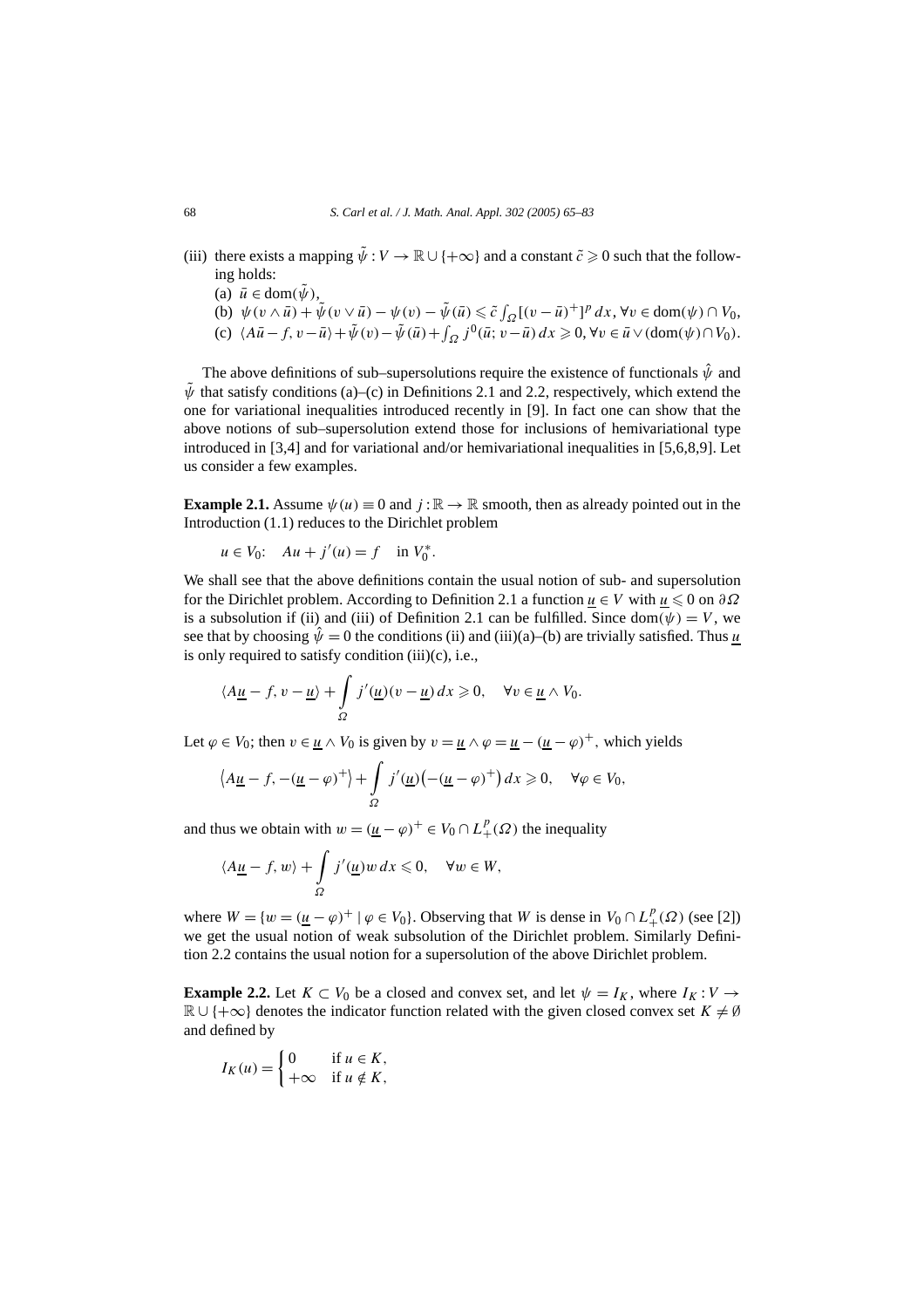which is proper, convex, and lower semicontinuous. Problem (1.1) then becomes: Find  $u \in K$  such that

$$
\langle Au - f, v - u \rangle + I_K(v) - I_K(u) + \int_{\Omega} j^0(u; v - u) dx \geqslant 0, \quad \forall v \in V_0.
$$
 (2.1)

In this case  $u \in V$  is a subsolution of (2.1) according to Definition 2.1 if the following is satisfied:

(1) 
$$
\underline{u} \leq 0
$$
 on  $\partial \Omega$ ,  
\n(2)  $\underline{u} \vee K \subset K$ ,  
\n(3)  $\langle A \underline{u} - f, v - \underline{u} \rangle + \int_{\Omega} j^0(\underline{u}; v - \underline{u}) dx \geq 0, \forall v \in \underline{u} \wedge K$ .

One readily verifies that with (1)–(3) and taking  $\hat{\psi}(v) \equiv 0$  and  $\hat{c} = 0$  all the conditions of Definition 2.1 are fulfilled. Analogous conditions can be found for a supersolution  $\bar{u}$  of (2.1):

 $(1')$   $\bar{u}$  ≥ 0 on  $\partial\Omega$ ,  $(2')$   $\bar{u} \wedge K \subset K$ ,  $(3')$   $\langle A\bar{u}-f, v-\bar{u}\rangle + \int_{\Omega} j^{0}(\bar{u}; v-\bar{u}) dx \geq 0, \forall v \in \bar{u} \vee K.$ 

Conditions  $(1)$ – $(3)$  and  $(1')$ – $(3')$  which where introduced in [8] to define sub–supersolutions turn out to be special cases of Definitions 2.1 and 2.2, respectively.

**Example 2.3.** Given a convex lower semicontinuous function  $h : \mathbb{R} \to \mathbb{R}$ , we introduce  $g: V \to \mathbb{R} \cup \{+\infty\}$  by

$$
g(v) = \begin{cases} \int_{\Omega} h(v(x)) dx & \text{if } h(v) \in L^1(\Omega), \\ +\infty & \text{if } h(v) \notin L^1(\Omega), \end{cases}
$$

which is known to be proper, convex and lower semicontinuous. Consider problem (1.1) with  $\psi = g$ , i.e., find  $u \in \text{dom}(g) \cap V_0$  such that

$$
\langle Au - f, v - u \rangle + g(v) - g(u) + \int_{\Omega} j^0(u; v - u) \, dx \ge 0, \quad \forall v \in V_0. \tag{2.2}
$$

Then, e.g., the following conditions on a function  $u \in V$  imply that *u* is a subsolution according to Definition 2.1:

- (1)  $u$  ≤ 0 on  $\partial Ω$ ,</u>
- (2) *u* ∨ *(*dom*(g)* ∩ *V*0*)* ⊂ dom*(g)* ∩ *V*0,
- (3)  $\underline{u} \in \text{dom}(g)$ , and  $\langle A\underline{u} f, v \underline{u} \rangle + g(v) g(\underline{u}) + \int_{\Omega} j^0(\underline{u}; v \underline{u}) dx \ge 0$ ,  $\forall v \in \underline{u} \land$  $(dom(g) ∩ V<sub>0</sub>)$ .

Taking  $\hat{\psi} = g$  and  $\hat{c}$  any nonnegative constant one can see that in view of (1)–(3) all conditions of Definition 2.1 are satisfied. This is because for all  $v \in \text{dom}(g) \cap V_0$  the following equation holds for the integral functional *g*:

$$
g(v \vee \underline{u}) + g(v \wedge \underline{u}) - g(v) - g(\underline{u}) = 0. \tag{2.3}
$$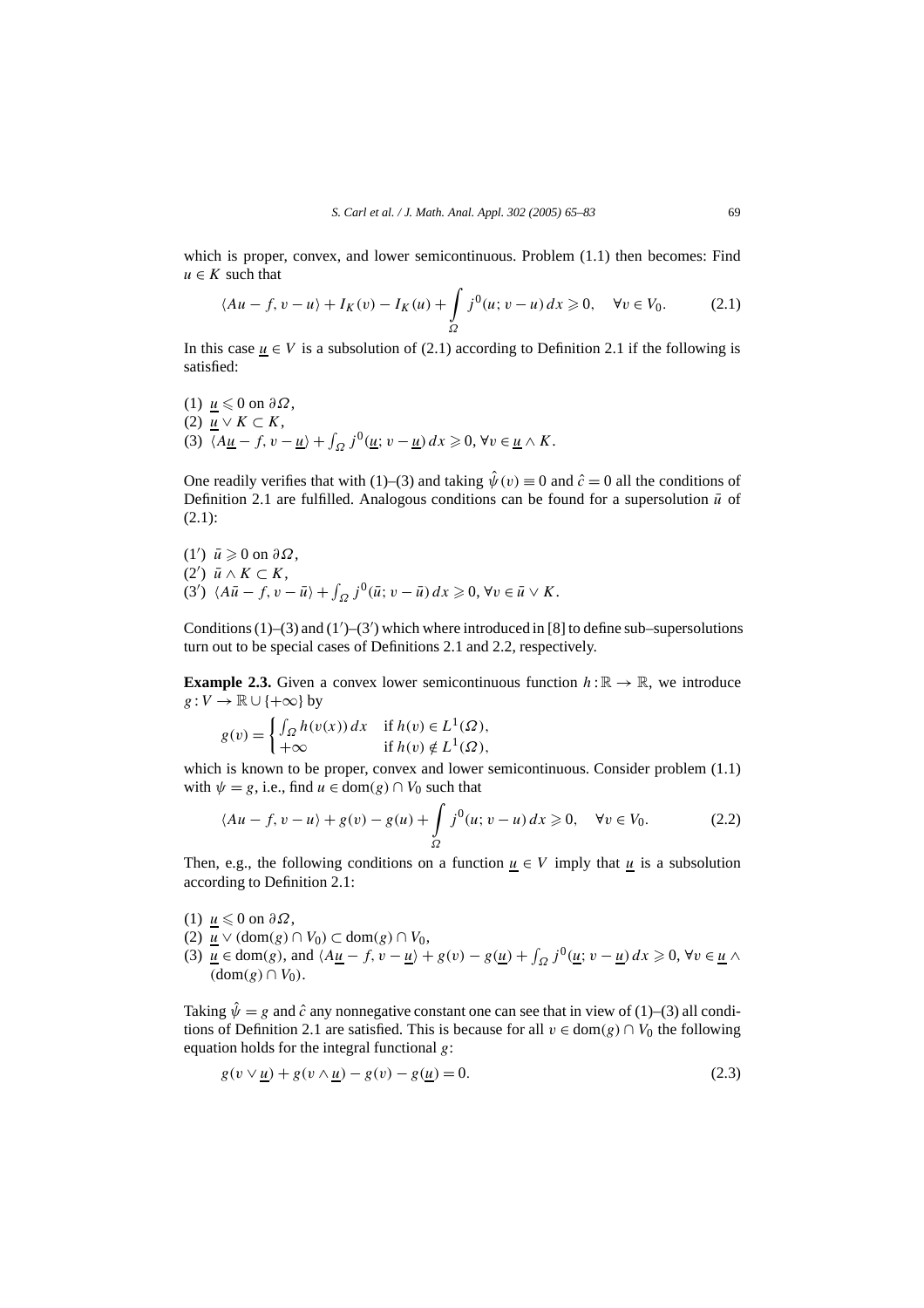The identity (2.3) can easily be proved by splitting up  $\Omega$  into  $\Omega = \Omega_1 \cup \Omega_2$ , where

$$
\Omega_1 = \left\{ x \in \Omega \mid v(x) < \underline{u}(x) \right\}, \qquad \Omega_2 = \left\{ x \in \Omega \mid v(x) \geq \underline{u}(x) \right\},
$$

and by considering the resulting integrals. Thus, for example, if  $f \in L^{p^{*'}(Q)}$  (with  $p^*$  the critical Sobolev exponent) and  $a_i(x, 0) = 0$  for  $i = 1, \ldots, N$ , then  $u = 0$  is a subsolution if for some  $\xi \in \partial h(0)$  the following inequality holds:

 $f(x) \ge -j^{0}(0; -1) + \xi$ , for a.e.  $x \in \Omega$ .

The corresponding conditions for a supersolution  $\bar{u}$  are obvious and can be omitted.

**Remark 2.1.** It should be noted that in specific situations the functionals  $\hat{\psi}$ ,  $\tilde{\psi}$  allow much flexibility for the construction of sub–supersolutions. We provide a construction of sub– supersolutions for more specific problems in the last section.

Let 
$$
\partial j : \mathbb{R} \to 2^{\mathbb{R}} \setminus \{\emptyset\}
$$
 denote Clarke's generalized gradient of j defined by  
\n
$$
\partial j(s) := \left\{ \zeta \in \mathbb{R} \mid j^0(s; r) \geq \zeta r, \ \forall r \in \mathbb{R} \right\}. \tag{2.4}
$$

We assume the following hypothesis for *j* :

- (H) The function  $j : \mathbb{R} \to \mathbb{R}$  is locally Lipschitz and its Clarke's generalized gradient  $\partial j$ satisfies the following growth conditions:
	- (i) there exists a constant  $c_1 \geq 0$  such that

$$
\xi_1 \leqslant \xi_2 + c_1(s_2 - s_1)^{p-1}
$$

for all  $\xi_i \in \partial j(s_i)$ ,  $i = 1, 2$ , and for all  $s_1, s_2$  with  $s_1 < s_2$ ,

(ii) there is a constant  $c_2 \geq 0$  such that

$$
\xi \in \partial j(s); \quad |\xi| \leq c_2(1+|s|^{p-1}), \quad \forall s \in \mathbb{R}.
$$

Let  $L^p(\Omega)$  be equipped with the natural partial ordering of functions defined by  $u \leq w$ if and only if *w* − *u* belongs to the positive cone  $L_+^p(\Omega)$  of all nonnegative elements of  $L^p(\Omega)$ . This induces a corresponding partial ordering also in the subspace *V* of  $L^p(\Omega)$ , and if  $u, w \in V$  with  $u \leq w$  then

$$
[u, w] = \{ z \in V \mid u \leq z \leq w \}
$$

denotes the order interval formed by *u* and *w*.

In the proofs of our main results we make use of the cut-off function  $b : \Omega \times \mathbb{R} \to \mathbb{R}$ related with an ordered pair of functions  $\underline{u} \leq \overline{u}$ , and given by

$$
b(x,s) = \begin{cases} (s - \bar{u}(x))^{p-1} & \text{if } s > \bar{u}(x), \\ 0 & \text{if } \underline{u}(x) \le s \le \bar{u}(x), \\ -(\underline{u}(x) - s)^{p-1} & \text{if } s < \underline{u}(x). \end{cases}
$$
(2.5)

One readily verifies that *b* is a Carathéodory function satisfying the growth condition

$$
|b(x,s)| \le k(x) + c_3|s|^{p-1}
$$
\n(2.6)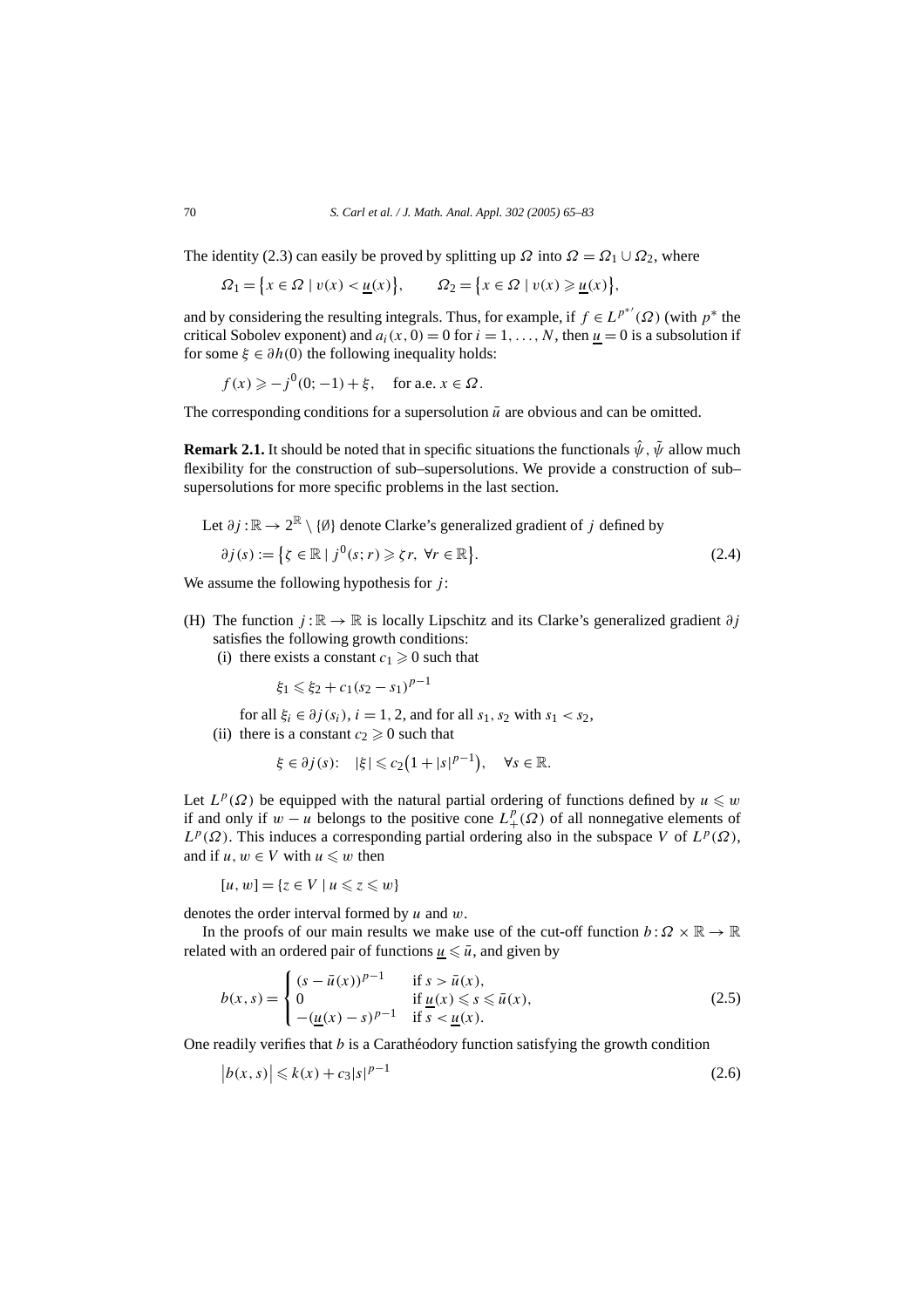for a.e.  $x \in \Omega$ , for all  $s \in \mathbb{R}$ , with some function  $k \in L^q_+(\Omega)$  and a constant  $c_3 \geq 0$ . Moreover, one has the following estimate:

$$
\int_{\Omega} b(x, u(x))u(x) dx \geqslant c_4 \|u\|_{L^p(\Omega)}^p - c_5, \quad \forall u \in L^p(\Omega), \tag{2.7}
$$

where  $c_4$  and  $c_5$  are some positive constants. In view of  $(2.6)$  the Nemytskij operator  $B: L^p(\Omega) \to L^q(\Omega)$  defined by

$$
Bu(x) = b(x, u(x))
$$

is continuous and bounded, and thus due to the compact embedding  $V \subset L^p(\Omega)$  it follows that  $B: V_0 \to V_0^*$  is compact.

#### **3. Preliminaries**

In this section we briefly recall a surjectivity result for multivalued mappings in reflexive Banach spaces (cf., e.g., [10, Theorem 2.12]) which among others will be used in the proof of our main result in this section.

**Theorem 3.1.** *Let X be a real reflexive Banach space with dual space*  $X^*$ ,  $\Phi$  :  $X \to 2^{X^*}$ *a maximal monotone operator, and*  $u_0 \in \text{dom}(\Phi)$ *. Let*  $A: X \to 2^{X^*}$  be a pseudomonotone *operator, and assume that either*  $A_{u_0}$  *is quasi-bounded or*  $Φ_{u_0}$  *is strongly quasi-bounded. Assume further that*  $A: X \to 2^{X^*}$  *is u*<sub>0</sub>*-coercive, i.e., there exists a real-valued function*  $c: \mathbb{R}_+ \to \mathbb{R}$  *with*  $c(r) \to +\infty$  *as*  $r \to +\infty$  *such that for all*  $(u, u^*) \in \text{graph}(A)$  *one has*  $\langle u^*, u - u_0 \rangle \geqslant c(\Vert u \Vert_X) \Vert u \Vert_X$ . Then  $A + \Phi$  is surjective, i.e., range $(A + \Phi) = X^*$ .

The operators  $A_{u_0}$  and  $\Phi_{u_0}$  that appear in the theorem above are defined by  $A_{u_0}(v)$  :=  $A(u_0 + v)$  and similarly for  $\Phi_{u_0}$ . As for the notion of *quasi-bounded* and *strongly quasibounded* we refer to [10, p. 51]. In particular, one has that any bounded operator is quasibounded and strongly quasi-bounded as well. The following proposition provides sufficient conditions for an operator  $A: X \to 2^{X^*}$  to be pseudomonotone, which is suitable for our purpose.

**Proposition 3.1.** *Let X be a real reflexive Banach space, and assume that*  $A: X \rightarrow 2^{X*}$ *satisfies the following conditions*:

- (i) *For each*  $u \in X$  *we have that*  $A(u)$  *is a nonempty, closed and convex subset of*  $X^*$ .
- (ii)  $A: X \rightarrow 2^{X^*}$  *is bounded.*
- (iii) If  $u_n \rightharpoonup u$  in X and  $u_n^* \rightharpoonup u^*$  in  $X^*$  with  $u_n^* \in A(u_n)$  and if  $\limsup \langle u_n^*, u_n u \rangle \leq 0$ , *then*  $u^* \in A(u)$  *and*  $\langle u_n^*, u_n \rangle \to \langle u^*, u \rangle$ *.*

*Then the operator*  $A: X \to 2^{X^*}$  *is pseudomonotone.* 

As for the proof of Proposition 3.1 we refer, e.g., to [10, Chapter 2].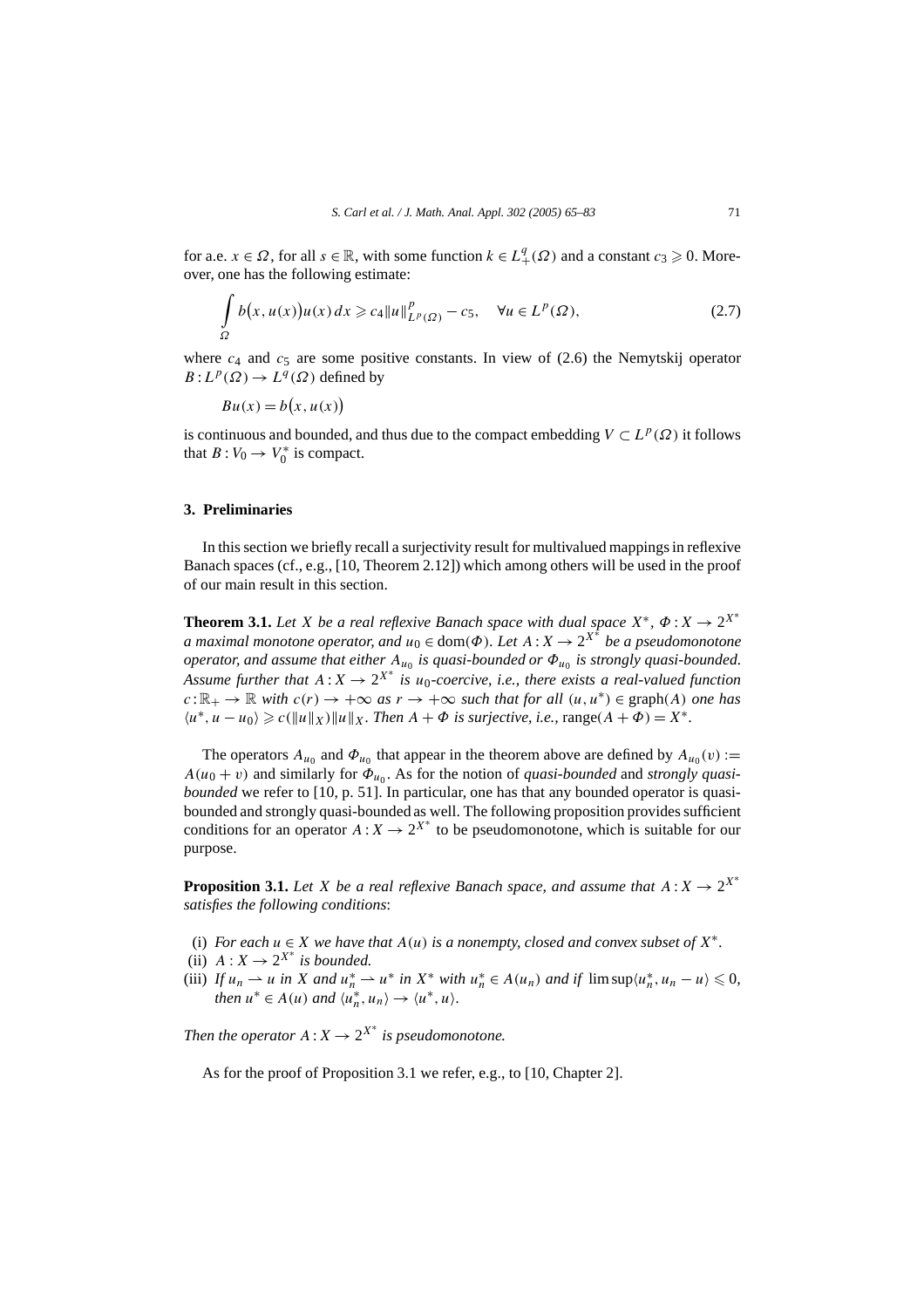#### **4. Existence and comparison result**

The main result of this section is given by the following theorem which provides an existence and comparison result for the variational–hemivariational inequality (1.1).

**Theorem 4.1.** Let  $\bar{u}$  and  $u$  be super- and subsolutions of  $(1.1)$ , respectively, satisfying  $u \leq u$ . Then under hypotheses (A1)–(A3) and (H), there exist solutions of (1.1) within the *order interval*  $[u, \bar{u}]$ *.* 

**Proof.** Consider the variational–hemivariational inequality (1.1): Find  $u \in \text{dom}(\psi) \cap V_0$ such that

$$
\langle Au - f, v - u \rangle + \psi(v) - \psi(u) + \int_{\Omega} j^0(u; v - u) dx \ge 0, \quad \forall v \in V_0.
$$
 (4.1)

Since we are looking for solutions of (4.1) within  $[u, \bar{u}]$ , we consider the following auxiliary problem: Find  $u \in \text{dom}(\psi) \cap V_0$  such that

$$
\langle Au - f + \lambda B(u), v - u \rangle + \psi(v) - \psi(u) + \int_{\Omega} j^0(u; v - u) dx \ge 0,
$$
  
\n
$$
\forall v \in V_0,
$$
\n(4.2)

where *B* is the cut-off operator introduced in Section 2, and  $\lambda \geq 0$  is some parameter to be specified later.

We proceed in two steps.

*Step* 1. *Existence for* (4.2). Let us introduce the functional  $J: L^p(\Omega) \to \mathbb{R}$  defined by

$$
J(v) = \int_{\Omega} j(v(x)) dx, \quad \forall v \in L^{p}(\Omega),
$$

which by hypothesis (H) is locally Lipschitz, and moreover, by Aubin–Clarke theorem (see [7, p. 83]) for each  $u \in L^p(\Omega)$  we have

$$
\xi \in \partial J(u) \implies \xi \in L^q(\Omega) \text{ with } \xi(x) \in \partial j(u(x)) \text{ for a.e. } x \in \Omega.
$$

Consider now the multivalued operator

$$
A + \lambda B + \partial(J|_{V_0}) + \partial(\psi|_{V_0}) : V_0 \to 2^{V_0^*},
$$

where  $J|_{V_0}$  and  $\psi|_{V_0}$  denote the restriction of *J* and  $\psi$ , respectively, to  $V_0$ , and  $\partial(\psi|_{V_0})$ is the subdifferential of  $\psi|_{V_0}$  in the sense of convex analysis. It is well known that  $\Phi :=$  $\partial(\psi|_{V_0}) : V_0 \to 2^{V_0^*}$  is a maximal monotone operator, cf., e.g., [11]. Since  $A : V_0 \to V_0^*$ is strictly monotone, bounded, and continuous, and  $\lambda B : V_0 \to V_0^*$  is bounded, continuous and compact, it follows that  $A + \lambda B : V_0 \to V_0^*$  is a (singlevalued) pseudomonotone, continuous, and bounded operator. In [5] it has been shown that  $\partial(J|_{V_0})$ :  $V_0 \to 2^{V_0^*}$  is a (multivalued) pseudomonotone operator, which, due to  $(H)$ , is bounded. Thus  $A_0 :=$  $A + \lambda B + \partial(J|_{V_0}): V_0 \to 2^{V_0^*}$  is a pseudomonotone and bounded operator. Hence, it follows by Theorem 3.1 that  $\text{range}(A_0 + \Phi) = V_0^*$  provided  $A_0$  is  $u_0$ -coercive for some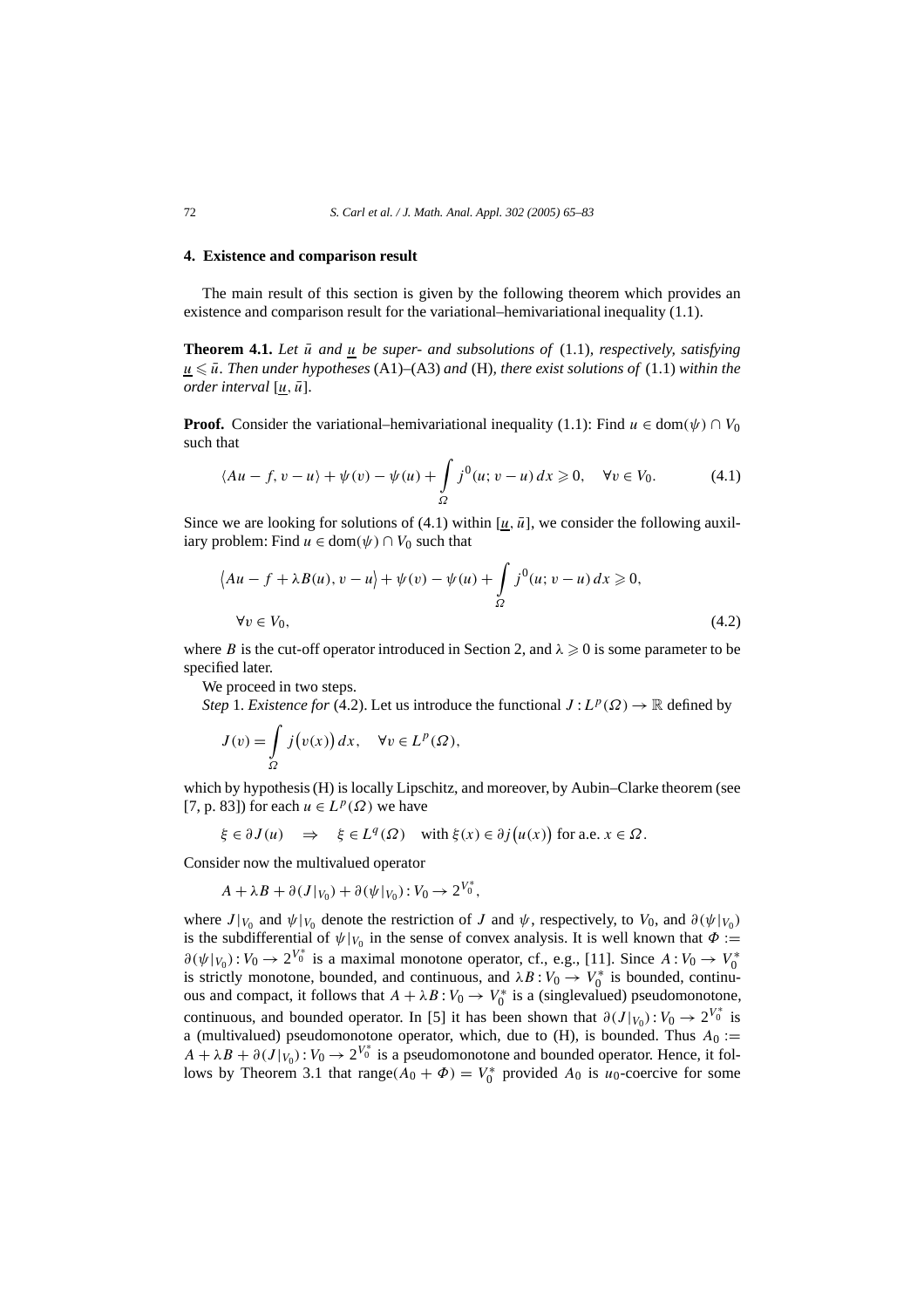*u*<sub>0</sub> ∈ dom( $\partial(\psi|_{V_0})$ ), which can readily be seen as follows: For any *v* ∈ *V*<sub>0</sub> and any  $w \in \partial(J|_{V_0})(v)$  we obtain by applying (A3), (H)(ii) and (2.7) the estimate

$$
\langle Av + \lambda B(v) + w, v - u_0 \rangle
$$
  
=  $\int_{\Omega} \sum_{i=1}^{N} a_i(x, \nabla v) \frac{\partial v}{\partial x_i} dx + \lambda \langle B(v), v \rangle + \int_{\Omega} wv dx - \langle Av + \lambda B(v) + w, u_0 \rangle$   
 $\geq v \int_{\Omega} |\nabla v|^p dx - ||k_1||_{L^1(\Omega)} + c_4 \lambda ||v||_{L^p(\Omega)}^p - c_5 \lambda - c_2 \int_{\Omega} (1 + |v|^{p-1}) |v| dx$   
 $- |\langle Av + \lambda B(v) + w, u_0 \rangle|$   
 $\geq v ||v||_{V_0}^p - C(1 + ||v||_{V_0}^{p-1}),$  (4.3)

for some constant  $C > 0$ , by choosing the constant  $\lambda$  in such a way that  $c_4\lambda > c_2$ . Since  $p > 1$ , the coercivity of  $A_0$  follows from (4.3). In view of the surjectivity of the operator *A*<sup>0</sup> + *Φ* there exists *u* ∈ dom( $\Phi$ ) ⊂ dom( $\psi$ ) ∩ *V*<sup>0</sup> such that *f* ∈ *A*<sup>0</sup>(*u*) +  $\Phi$ (*u*), i.e., there is  $\xi \in \partial(J|_{V_0})(u)$  with  $\xi \in L^q(\Omega)$  and  $\xi(x) \in \partial j(u(x))$  for a.e.  $x \in \Omega$ , and  $\eta \in \Phi(u)$  such that

$$
Au - f + \lambda B(u) + \xi + \eta = 0 \quad \text{in } V_0^*,
$$
\n(4.4)

where

 $\overline{1}$ 

$$
\langle \xi, \varphi \rangle = \int_{\Omega} \xi(x) \varphi(x) dx, \quad \forall \varphi \in V_0,
$$
\n(4.5)

and

$$
\psi(v) \geqslant \psi(u) + \langle \eta, v - u \rangle, \quad \forall v \in V_0.
$$
\n
$$
(4.6)
$$

By definition of Clarke's generalized gradient *∂j* from (4.5) we get

$$
\langle \xi, \varphi \rangle = \int_{\Omega} \xi(x) \varphi(x) dx \leq \int_{\Omega} j^{0} (u(x); \varphi(x)) dx, \quad \forall \varphi \in V_0.
$$
 (4.7)

Thus from (4.4)–(4.7) with  $\varphi$  replaced by  $v - u$  we obtain (4.2), which proves the existence of solutions of problem (4.2).

*Step* 2.  $\underline{u} \leq u \leq \overline{u}$  *for any solution u of* (4.2). Let us first show  $u \leq \overline{u}$ . By definition the supersolution  $\bar{u}$  satisfies:  $\bar{u} \in \text{dom}(\bar{\psi})$ ,  $\bar{u} \geq 0$  on  $\partial \Omega$ , and

$$
\langle A\bar{u} - f, v - \bar{u} \rangle + \tilde{\psi}(v) - \tilde{\psi}(\bar{u}) + \int_{\Omega} j^{0}(\bar{u}; v - \bar{u}) dx \ge 0,
$$
  
\n
$$
\forall v \in \bar{u} \lor (\text{dom}(\psi) \cap V_0).
$$
\n(4.8)

Let *u* be any solution of (4.2). We apply the special test function  $v = \bar{u} \vee u = \bar{u} + (u - \bar{u})^+$ *(*∈  $\bar{u}$  ∨ (dom( $\psi$ ) ∩  $V_0$ )) in (4.8) and  $v = \bar{u} \wedge u = u - (u - \bar{u})^+$  (∈ dom( $\psi$ ) ∩  $V_0$ , due to the hypothesis) in (4.2), and get by adding the resulting inequalities the following one: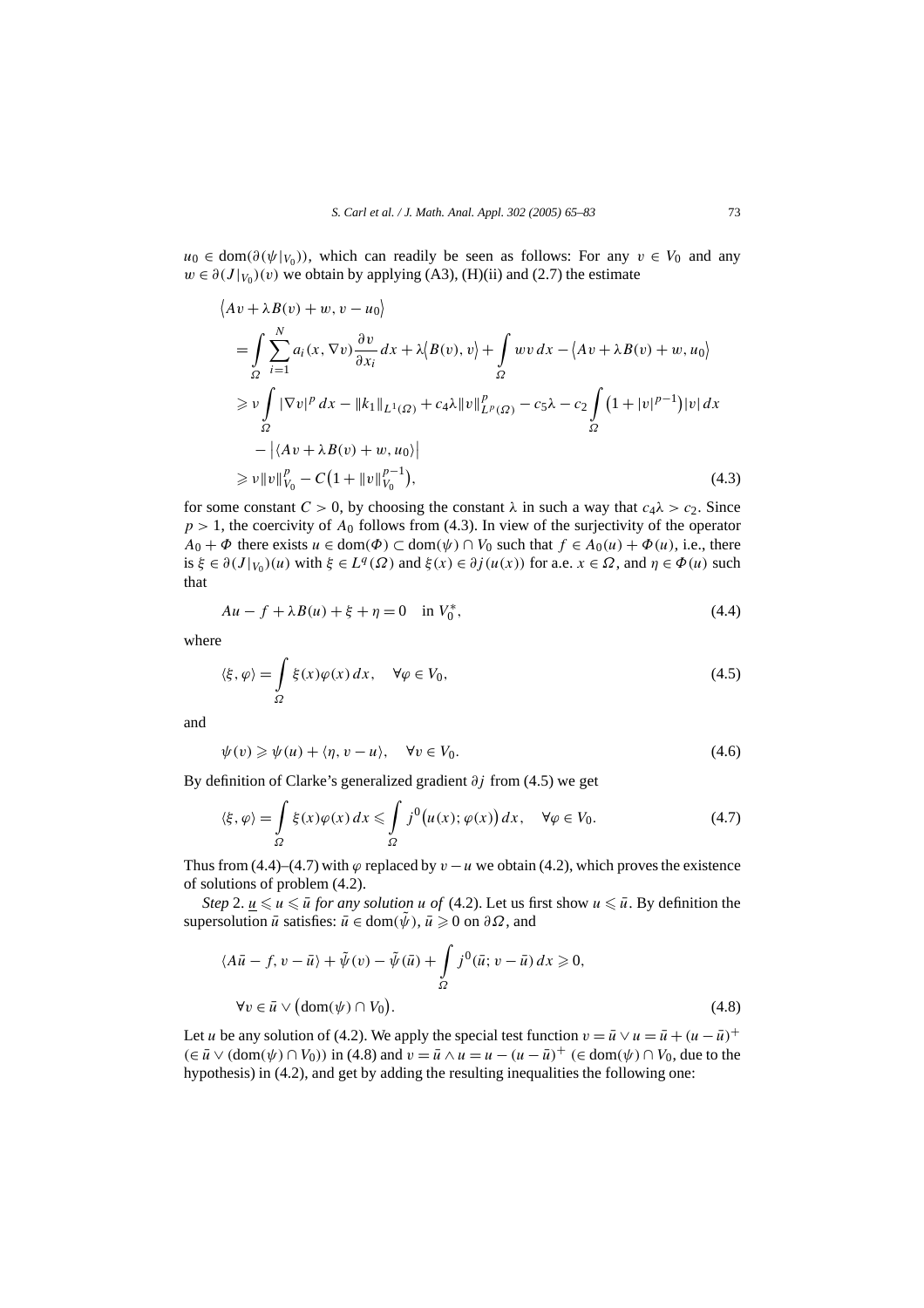74 *S. Carl et al. / J. Math. Anal. Appl. 302 (2005) 65–83*

$$
\langle A\overline{u} - Au, (u - \overline{u})^+ \rangle + \lambda \langle B(u), -(u - \overline{u})^+ \rangle + \tilde{\psi}(\overline{u} \vee u) - \tilde{\psi}(\overline{u})
$$
  
+  $\psi(\overline{u} \wedge u) - \psi(u) + \int_{\Omega} (j^0(\overline{u}; (u - \overline{u})^+) + j^0(u; -(u - \overline{u})^+)) dx \ge 0,$ 

which yields due to

$$
\langle Au - A\bar{u}, (u - \bar{u})^+ \rangle \geq 0,
$$

the inequality

$$
\lambda \langle B(u), (u - \bar{u})^+ \rangle \leq \tilde{\psi}(\bar{u} \vee u) - \tilde{\psi}(\bar{u}) + \psi(\bar{u} \wedge u) - \psi(u) + \int_{\Omega} \left( j^0(\bar{u}; (u - \bar{u})^+) + j^0(u; -(u - \bar{u})^+) \right) dx.
$$
 (4.9)

By using (H) and the properties on  $j^0$  and  $\partial j$  we get for certain  $\bar{\xi}(x) \in \partial j(\bar{u}(x))$  and  $\xi(x) \in \partial j(u(x))$  the following estimate of the second term on the right-hand side of (4.9):

$$
\int_{\Omega} (j^{0}(\bar{u}; (u - \bar{u})^{+}) + j^{0}(u; -(u - \bar{u})^{+})) dx
$$
\n
$$
= \int_{\{u > \bar{u}\}} (j^{0}(\bar{u}; u - \bar{u}) + j^{0}(u; -(u - \bar{u}))) dx
$$
\n
$$
= \int_{\{u > \bar{u}\}} (\bar{\xi}(x)(u(x) - \bar{u}(x)) + \xi(x)(-(u(x) - \bar{u}(x)))) dx
$$
\n
$$
= \int_{\{u > \bar{u}\}} (\bar{\xi}(x) - \xi(x))(u(x) - \bar{u}(x)) dx \leq \int_{\{u > \bar{u}\}} c_{1}(u(x) - \bar{u}(x))^{p} dx.
$$
\n(4.10)

Since

$$
\langle B(u), (u-\bar{u})^+\rangle = \int\limits_{\{u>\bar{u}\}} (u-\bar{u})^p dx,
$$

we get from (4.9), (4.10) and due to the definition of the supersolution the estimate

$$
(\lambda - c_1 - \tilde{c}) \int_{\{u > \tilde{u}\}} (u - \tilde{u})^p dx \leq 0.
$$
 (4.11)

Selecting the parameter  $\lambda$ , in addition, such that  $\lambda - c_1 - \tilde{c} > 0$  then (4.11) yields

$$
\int_{\Omega} \left( (u - \bar{u})^+ \right)^p dx \leq 0,
$$

which implies  $(u - \bar{u})^+ = 0$  and thus  $u \leq \bar{u}$ .

The proof for the inequality  $\underline{u} \leq u$  can be carried out in a similar way. By definition the subsolution <u>*u*</u> satisfies:  $\overline{u} \in \text{dom}(\hat{\psi}), \underline{u} \leq 0 \text{ on } \partial \Omega$ , and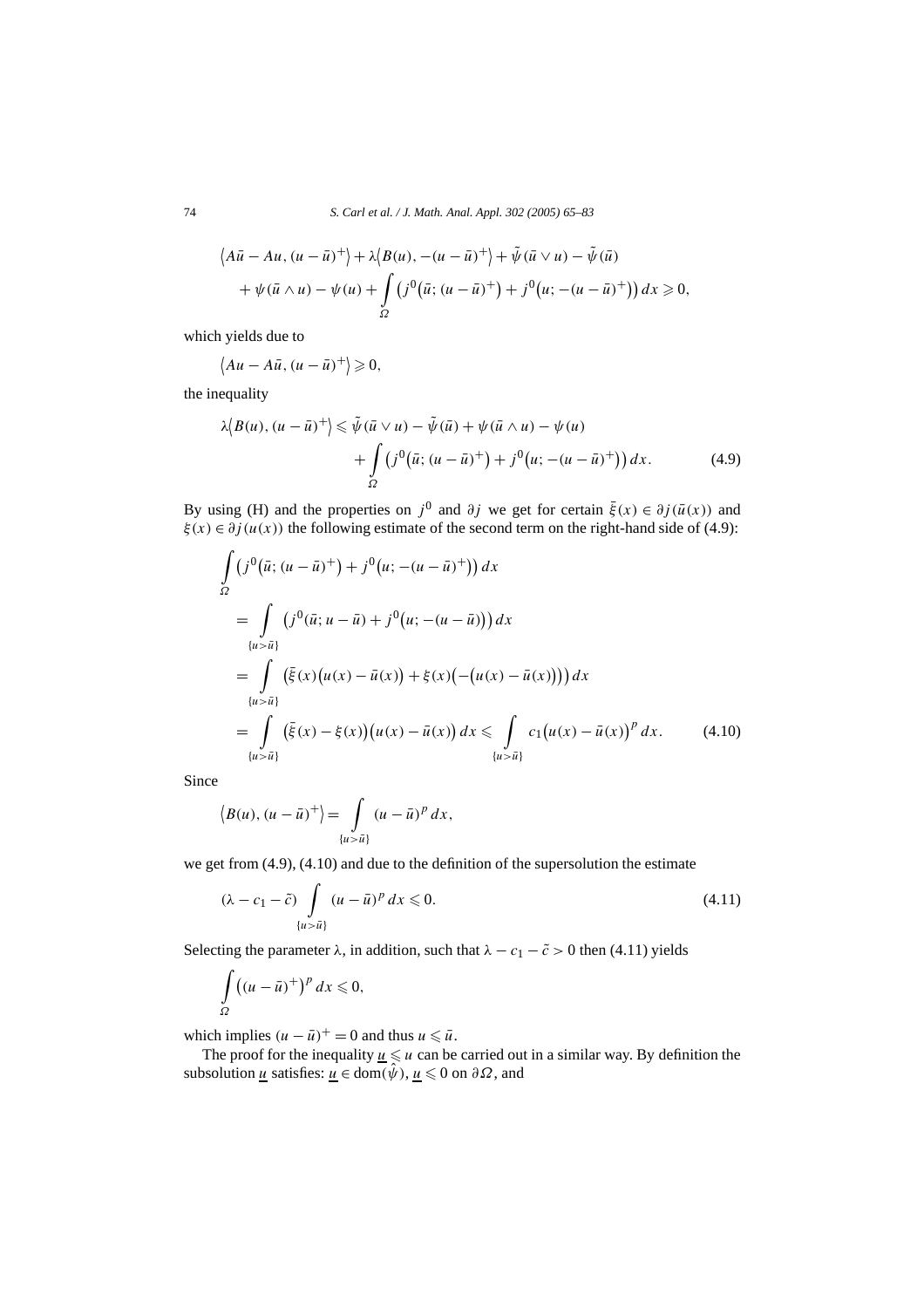$$
\langle A\underline{u} - f, v - \underline{u} \rangle + \hat{\psi}(v) - \hat{\psi}(\underline{u}) + \int_{\Omega} j^0(\underline{u}; v - \underline{u}) dx \ge 0,
$$
  
\n
$$
\forall v \in \underline{u} \land (\text{dom}(\psi) \cap V_0).
$$
\n(4.12)

Using the test functions  $v = u \wedge u = u - (u - u)^{+} (\in u \wedge (dom(\psi) \cap V_0))$  in (4.12) and  $v = u \vee u = u + (u - u)^+$  ( $\in$  dom $(\psi) \cap V_0$ ) in (4.2), respectively, we get by adding the resulting inequalities the following one:

$$
\langle Au - A\underline{u}, (\underline{u} - u)^+ \rangle + \lambda \langle B(u), (\underline{u} - u)^+ \rangle + \hat{\psi}(\underline{u} \wedge u) - \hat{\psi}(\underline{u})
$$
  
+ 
$$
\psi(\underline{u} \vee u) - \psi(u) + \int_{\Omega} \left( j^0(\underline{u}; -(\underline{u} - u)^+) + j^0(u; (\underline{u} - u)^+) \right) dx \ge 0.
$$

Following the same lines as above we arrive at

$$
(\lambda - c_1 - \hat{c}) \int \limits_{\{\underline{u} > u\}} (\underline{u} - u)^p \, dx \leqslant 0.
$$

Choosing  $\lambda - c_1 - \hat{c} > 0$  implies <u> $u \leq u$ </u>. This completes the proof of the theorem.  $\Box$ 

#### **5. Compactness and existence of extremal solutions**

Let S denote the set of all solutions of (1.1) within the interval  $[\underline{u}, \overline{u}]$  of an ordered pair of sub- and supersolutions. The smallest and greatest elements of S are called the *extremal solutions* of (1.1) within  $[\underline{u}, \overline{u}]$ .

**Theorem 5.1.** *Under the hypotheses of Theorem* 4.1 *the solution set* S *is compact in*  $V_0$ *.* 

**Proof.** First we prove that S is bounded in  $V_0$ . Since any  $u \in S$  belongs to the interval  $[\underline{u}, \overline{u}]$  it follows that S is bounded in  $L^p(\Omega)$ . Moreover, any  $u \in S$  solves (1.1), i.e., *u* satisfies

$$
u \in \text{dom}(\psi) \cap V_0: \quad \langle Au - f, v - u \rangle + \psi(v) - \psi(u) + \int_{\Omega} j^0(u; v - u) \, dx \ge 0,
$$
  

$$
\forall v \in V_0.
$$

Let *u*<sub>0</sub> be any (fixed) element of dom $(\psi) \cap V_0$ . By taking  $v = u_0$  in the above inequality we get

$$
\langle Au, u \rangle \leq \langle Au, u_0 \rangle + \langle f, u - u_0 \rangle + \psi(u_0) - \psi(u) + \int_{\Omega} j^0(u; u_0 - u) \, dx. \tag{5.1}
$$

Since  $\psi$  is bounded below by an affine function on *V* we get the following estimate for some nonnegative constant *d*:

$$
\psi(u) \geqslant -d\big(\|u\|_V+1\big),\,
$$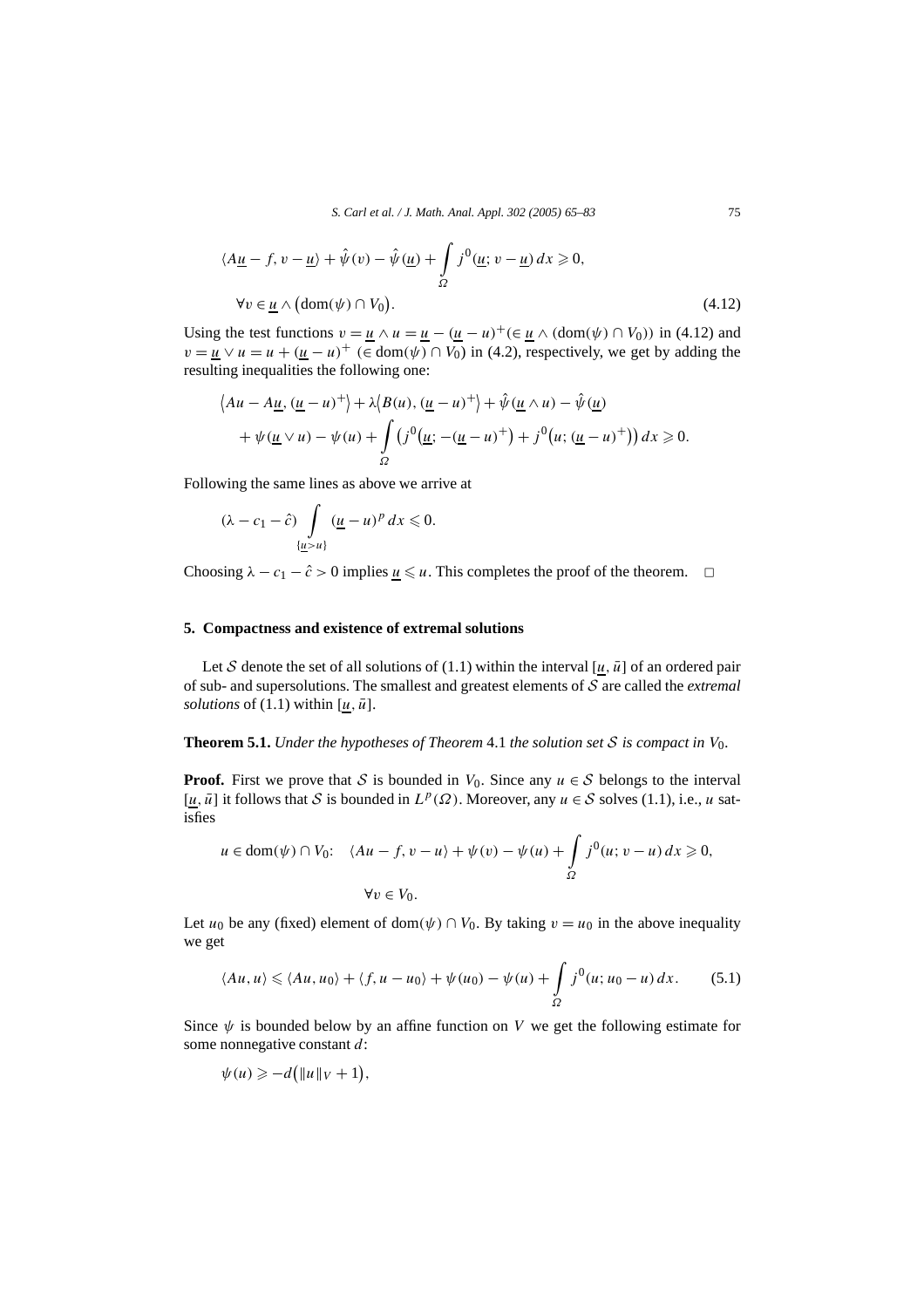which yields by applying Young's inequality and the equivalence of the norm  $||u||_V \sim$  $\|\nabla u\|_{L^p(\Omega)}$  for *u* ∈ *V*<sub>0</sub>,

$$
\psi(u) \geqslant -\frac{\nu}{2} \|\nabla u\|_{L^p(\Omega)}^p - D,
$$

for some constant  $D > 0$  not depending on *u*. By means of the last inequality and by applying (A3), (H)(ii), and Young's inequality we obtain the following estimate:

$$
\frac{\nu}{2} \|\nabla u\|_{L^{p}(\Omega)}^{p} \leq \|k_{1}\|_{L^{1}(\Omega)} + c(\varepsilon) \left( \|f\|_{V_{0}^{*}}^{q} + 1 \right) + \varepsilon \|u\|_{V_{0}}^{p} + \tilde{\alpha} \left( \|u\|_{L^{p}(\Omega)} + \|u\|_{L^{p}(\Omega)}^{p} + 1 \right),
$$
\n(5.2)

for any  $\varepsilon > 0$  and a constant  $\tilde{\alpha} > 0$ . Hence, the boundedness of S in  $V_0$  follows by choosing *ε* sufficiently small and by taking into account that *S* is bounded in  $L^p(\Omega)$ .

Let  $(u_n) \subset S$ . From the above boundedness of S in  $V_0$ , we can choose a subsequence  $(u_k)$  of  $(u_n)$  such that

$$
u_k \rightharpoonup u
$$
 in  $V_0$ ,  $u_k \rightharpoonup u$  in  $L^p(\Omega)$ , and  
\n $u_k(x) \rightharpoonup u(x)$  a.e. in  $\Omega$ . (5.3)

Obviously  $u \in [u, \bar{u}]$ . Since  $u_k$  solve (1.1), we can put  $v = u \in V_0$  in (1.1) (with  $u_k$  instead of *u*) and get

$$
\langle Au_k - f, u - u_k \rangle + \psi(u) - \psi(u_k) + \int_{\Omega} j^0(u_k; u - u_k) dx \geq 0,
$$

and thus

$$
\langle Au_k, u_k - u \rangle \leqslant \langle f, u_k - u \rangle + \psi(u) - \psi(u_k) + \int_{\Omega} j^0(u_k; u - u_k) \, dx. \tag{5.4}
$$

Due to (5.3) and due to the fact that  $(s, r) \mapsto j^0(s; r)$  is upper semicontinuous we get by applying Fatou's lemma

$$
\limsup_{k} \int_{\Omega} j^{0}(u_{k}; u - u_{k}) dx \leq \int_{\Omega} \limsup_{k} j^{0}(u_{k}; u - u_{k}) dx = 0.
$$
 (5.5)

In view of (5.5) we thus obtain from (5.3), (5.4) and because  $\psi$  is weakly lower semicontinuous

$$
\limsup_{k} \langle Au_k, u_k - u \rangle \leqslant 0. \tag{5.6}
$$

Since the operator *A* has the  $(S_+)$ -property, the weak convergence of  $(u_k)$  in  $V_0$  along with (5.6) imply the strong convergence  $u_k \to u$  in  $V_0$ , see, e.g., [1, Theorem D.2.1]. Moreover, the limit  $u$  belongs to  $S$  as can be seen by passing to the lim sup on the left-hand side of the following inequality:

$$
\langle Au_k - f, v - u_k \rangle + \psi(v) - \psi(u_k) + \int_{\Omega} j^0(u_k; v - u_k) dx \geqslant 0,
$$
\n
$$
(5.7)
$$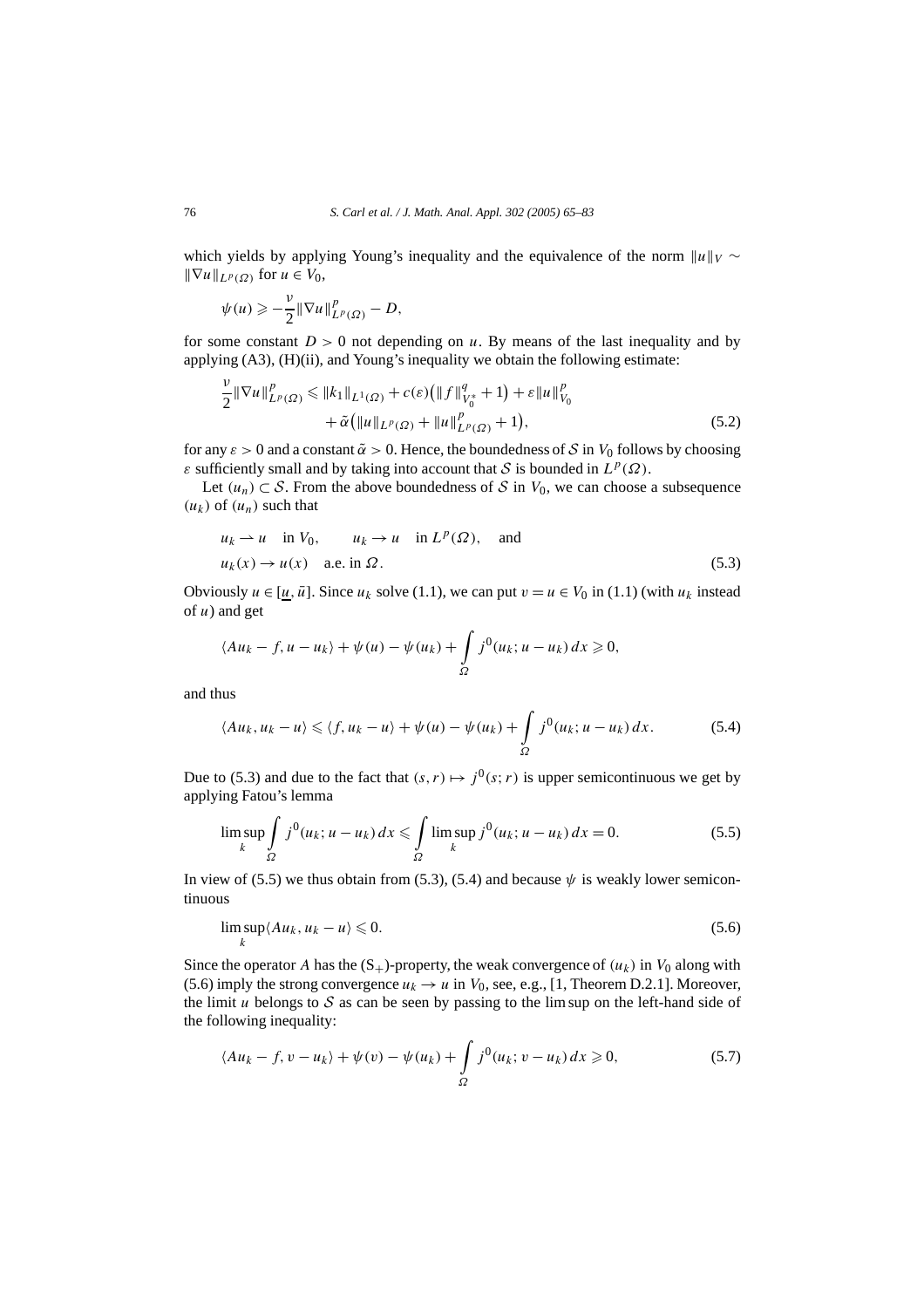where we have used Fatou's lemma, the lower semicontinuity of  $\psi$  and the strong convergence of  $(u_k)$  in  $V_0$ . This completes the proof.  $\Box$ 

As for the existence of extremal solutions in  $S$ , let us introduce the following notion.

**Definition 5.1.** Let  $(P, \leq)$  be a partially ordered set. A subset C of P is said to be *upward directed* if for each pair *x*,  $y \in C$  there is  $z \in C$  such that  $x \le z$  and  $y \le z$ , and C is *downward directed* if for each pair *x*,  $y \in C$  there is  $w \in C$  such that  $w \leq x$  and  $w \leq y$ . If C is both upward and downward directed it is called *directed*.

We are now ready to prove our extremality result.

**Theorem 5.2.** *Let the hypotheses of Theorem* 4.1 *be satisfied, and assume, moreover,*

 $dom(\psi) \wedge dom(\psi) \subset dom(\psi)$  *and*  $dom(\psi) \vee dom(\psi) \subset dom(\psi)$ . (5.8)

*If there is a constant*  $c \geq 0$  *such that* 

$$
\psi(w \vee v) - \psi(w) + \psi(w \wedge v) - \psi(v) \leqslant c \int_{\{v>w\}} (v-w)^p \, dx,\tag{5.9}
$$

*for all*  $w, v \in \text{dom}(\psi)$ *, then the solution set* S *possesses extremal elements.* 

**Proof.** *Step* 1. S *is a directed set*. As a consequence of Theorem 4.1, we have  $S \neq \emptyset$ . Given *u*<sub>1</sub>*, u*<sub>2</sub> ∈ S, let us show that there is *u* ∈ S such that *u*<sub>*k*</sub> ≤ *u*, *k* = 1, 2, which means S is upward directed. To this end we consider the following auxiliary variational–hemivariational inequality: Find  $u \in \text{dom}(\psi) \cap V_0$  such that

$$
\langle Au - f + \lambda B(u), v - u \rangle + \psi(v) - \psi(u) + \int_{\Omega} j^0(u; v - u) dx \ge 0,
$$
  
\n
$$
\forall v \in V_0,
$$
\n(5.10)

where  $\lambda \geq 0$  is a free parameter to be chosen later. Unlike in the proof of Theorem 4.1 the operator *B* is now given by the following cut-off function  $b : \Omega \times \mathbb{R} \to \mathbb{R}$ :

$$
b(x,s) = \begin{cases} (s - \bar{u}(x))^{p-1} & \text{if } s > \bar{u}(x), \\ 0 & \text{if } u_0(x) \le s \le \bar{u}(x), \\ -(u_0(x) - s)^{p-1} & \text{if } s < u_0(x), \end{cases}
$$
(5.11)

where  $u_0 = \max(u_1, u_2)$ . By arguments similar to those in the proof of Theorem 4.1 we get the existence of solutions of  $(5.10)$  (see Step 1 in the proof of Theorem 4.1). The set S is shown to be upward directed provided that any solution *u* of (5.10) satisfies  $u_k \leq u \leq \bar{u}$ ,  $k = 1, 2$ , because then  $Bu = 0$  and thus  $u \in S$  exceeding  $u_k$ . Because  $u_k \in S$ , we have  $u_k \in \text{dom}(\psi) \cap V_0 \cap [\underline{u}, \overline{u}]$  and

$$
\langle Au_k - f, v - u_k \rangle + \psi(v) - \psi(u_k) + \int_{\Omega} j^0(u_k; v - u_k) dx \ge 0, \quad \forall v \in V_0. \quad (5.12)
$$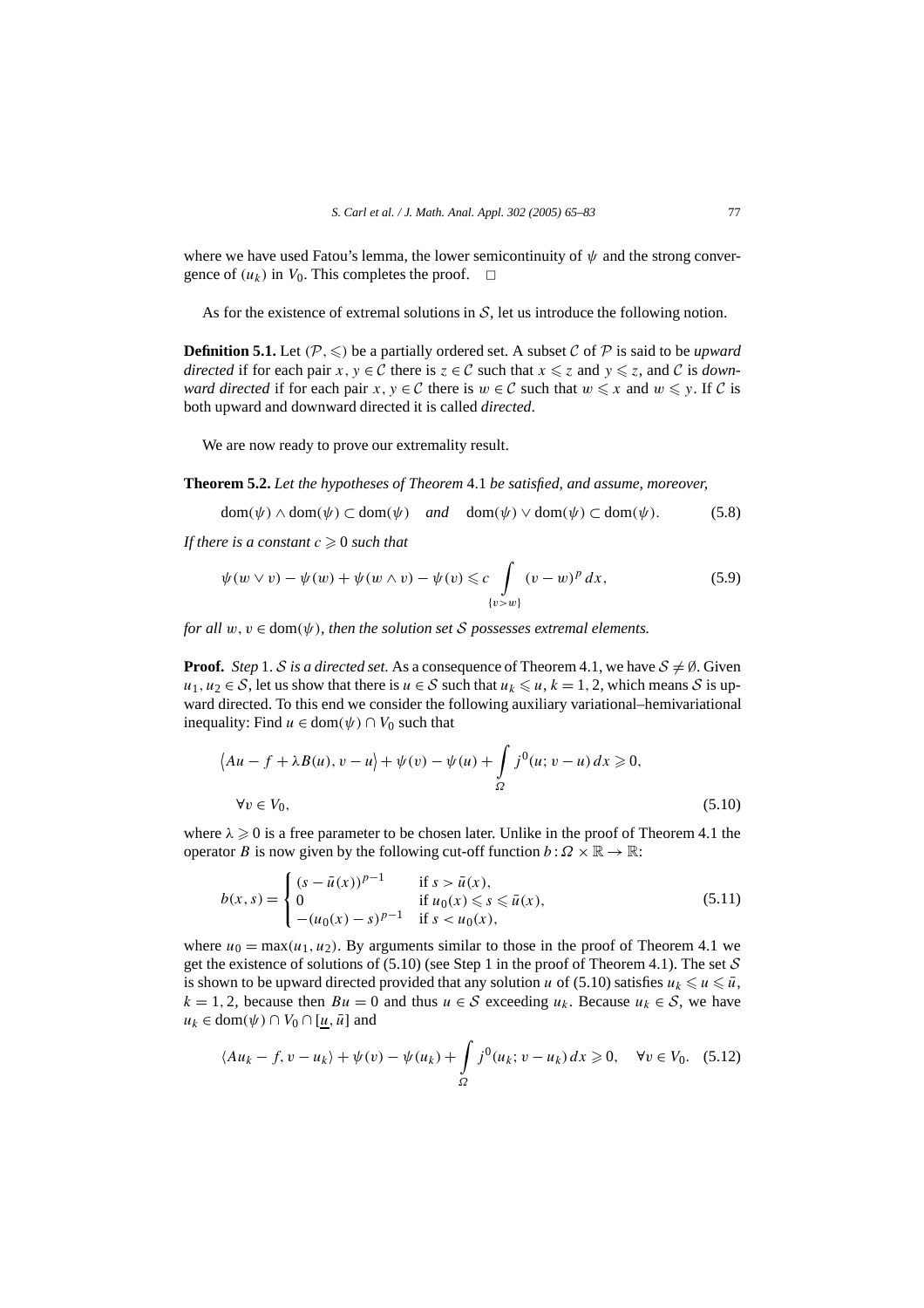Note that (5.8) implies that

*u* +  $(u_k - u)^+$  = *u* ∨ *u<sub>k</sub>* ∈ dom( $\psi$ ) ∩ *V*<sub>0</sub>

and

*u<sub>k</sub>* −  $(u_k - u)^+$  =  $u \wedge u_k$  ∈ dom $(\psi) \cap V_0$ .

Therefore, one can take as special functions  $v = u + (u_k - u)^+$  in (5.10) and  $v = u_k (u_k - u)^+$  in (5.12). Adding the resulting inequalities we obtain

$$
\langle Au_k - Au, (u_k - u)^+ \rangle - \lambda \langle B(u), (u_k - u)^+ \rangle
$$
  
\$\le \psi(u \vee u\_k) - \psi(u) + \psi(u \wedge u\_k) - \psi(u\_k)\$  
+ 
$$
\int_{\Omega} (j^0(u; (u_k - u)^+) + j^0(u_k; -(u_k - u)^+)) dx. \tag{5.13}
$$

Arguing as in (4.10), we have for the second term on the right-hand side of (5.13) the estimate

$$
\int_{\Omega} (j^{0}(u; (u_{k} - u)^{+}) + j^{0}(u_{k}; -(u_{k} - u)^{+})) dx
$$
\n
$$
\leqslant \int_{\{u_{k} > u\}} c_{1}(u_{k}(x) - u(x))^{p} dx.
$$
\n(5.14)

For the terms on the left-hand side of (5.13) we have

$$
\langle Au_k - Au, (u_k - u)^+ \rangle \ge 0 \tag{5.15}
$$

and (5.11) yields

$$
\langle B(u), (u_k - u)^+ \rangle = - \int_{\{u_k > u\}} (u_0(x) - u(x))^{p-1} (u_k(x) - u(x)) dx
$$
  

$$
\leq - \int_{\{u_k > u\}} (u_k(x) - u(x))^p dx.
$$
 (5.16)

By means of (5.14)–(5.16) and the assumption we get from (5.13) the inequality

$$
(\lambda - c_1 - c) \int_{\{u_k > u\}} \left( u_k(x) - u(x) \right)^p dx \leq 0.
$$
 (5.17)

Selecting  $\lambda$  such that  $\lambda > c_1 + c$  from (5.17) it follows  $u_k \leq u$ .

The proof for  $u \leq \bar{u}$  follows arguments similar to the ones in Step 2 of the proof of Theorem 4.1, and thus  $S$  is upward directed.

By obvious modifications of the auxiliary problem one can show analogously that  $S$  is also downward directed.

*Step* 2. *Existence of extremal solutions*. We show the existence of the greatest element of S. Since  $V_0$  is separable we have that  $S \subset V_0$  is separable too, so there exists a countable,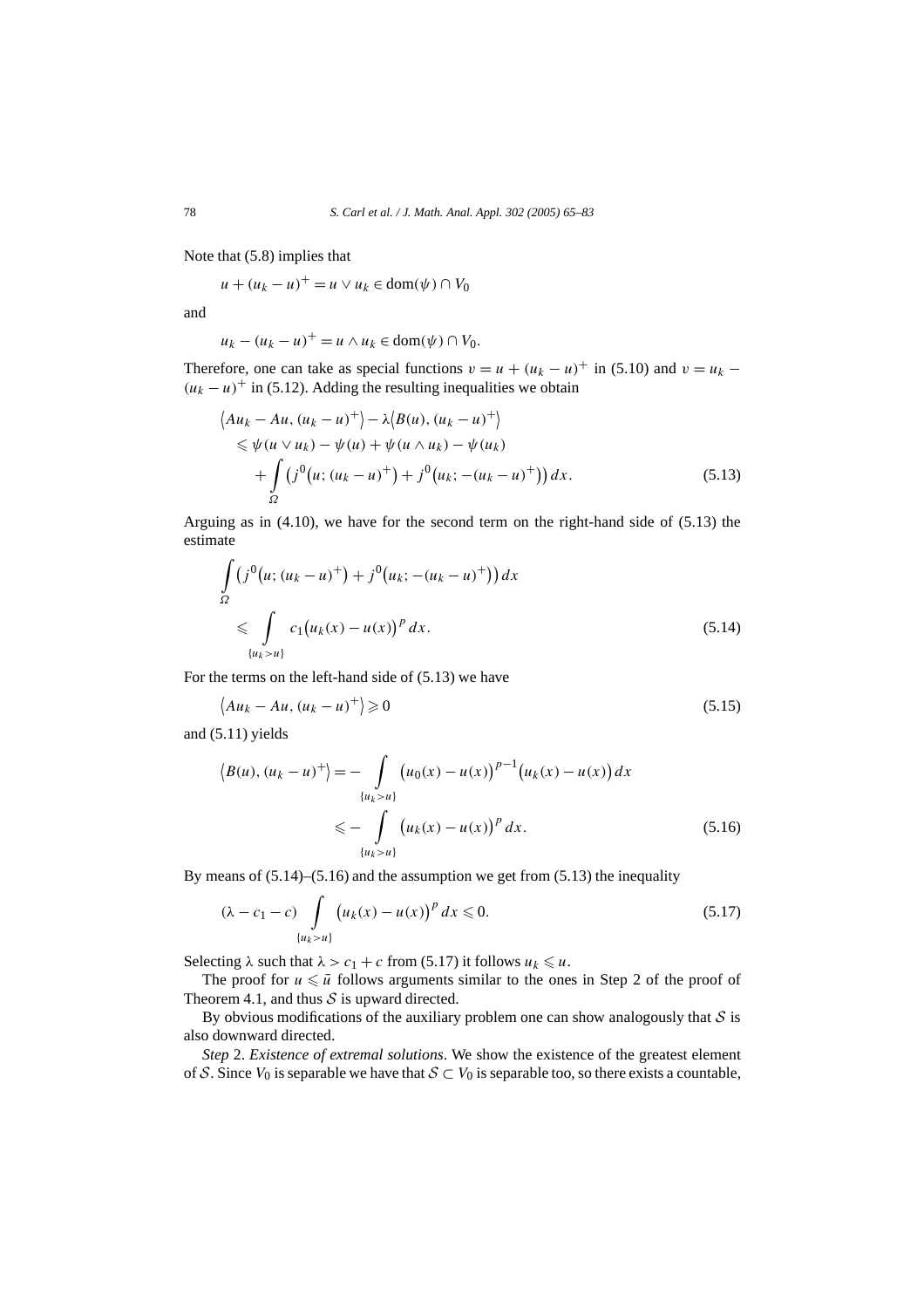dense subset  $Z = \{z_n \mid n \in \mathbb{N}\}\$  of S. From Step 1, S is upward directed, so we can construct an increasing sequence  $(u_n) \subset S$  as follows. Let  $u_1 = z_1$ . Select  $u_{n+1} \in S$  such that

 $\max\{z_n, u_n\} \leq u_{n+1} \leq \bar{u}.$ 

The existence of  $u_{n+1}$  is established in Step 1. From the compactness of S according to Theorem 5.1, we can choose a subsequence of  $(u_n)$ , denoted again  $(u_n)$ , and an element  $u \in S$  such that  $u_n \to u$  in  $V_0$ , and  $u_n(x) \to u(x)$  a.e. in  $\Omega$ . This last property of  $(u_n)$ combined with its increasing monotonicity implies that the entire sequence is convergent in  $V_0$  and, moreover,  $u = \sup_n u_n$ . By construction, we see that

 $\max\{z_1, z_2, \ldots, z_n\} \leq u_{n+1} \leq u, \quad \forall n,$ 

thus  $Z \subset [u, u]$ . Since the interval  $[u, u]$  is closed in  $V_0$ , we infer

 $S \subset \overline{Z} \subset \overline{[u,u]} = [u,u],$ 

which in conjunction with  $u \in S$  ensures that *u* is the greatest solution of (1.1).

The existence of the least solution of (1.1) can be proved in a similar way.  $\Box$ 

**Remark 5.1.** We note that for the proof of Theorem 5.2 it is enough to assume instead of (5.8) the following condition:

 $dom(\psi) \wedge (dom(\psi) \cap [\underline{u}, \overline{u}]) \subset dom(\psi)$ 

and

 $dom(\psi) \vee (dom(\psi) \cap [\underline{u}, \overline{u}]) \subset dom(\psi).$ 

**Remark 5.2.** The question may arise whether there are cases of functionals in which condition (5.9) is satisfied with  $c > 0$ . We illustrate such a case by the following functional. Let  $\psi: V_0 \to \mathbb{R}$  be the function  $\psi = \psi_1|_{V_0}$  with  $\psi_1: L^p(\Omega) \to \mathbb{R}$  differentiable and convex. The differential at  $u \in V_0$  is denoted  $\psi'(u) \in V_0^*$  and is equal to  $\psi'(u) = i^* \psi'_1(u)$  in  $V_0^*$ , with  $\psi'_1(u) \in L^q(\Omega)$  and the inclusion map  $i : V_0 \to L^p(\Omega)$ . We assume that there exists a constant  $c > 0$  such that whenever  $v, w \in V_0$  one has

 $\psi'_1(v) - \psi'_1(w) \leqslant c(v - w)^{p-1}$  for a.e. on {*w* < *v*}.

For all  $w, v \in V_0$  we find that

$$
\psi(w \lor v) - \psi(w) + \psi(w \land v) - \psi(v)
$$
\n
$$
\leq \int_{\Omega} \psi'_1(w \lor v)(w \lor v - w) dx + \int_{\Omega} \psi'_1(w \land v)(w \land v - v) dx
$$
\n
$$
= \int_{\Omega} (\psi'_1(w + (v - w)^+) - \psi'_1(v - (v - w)^+))(v - w)^+ dx
$$
\n
$$
= \int_{\{w < v\}} (\psi'_1(v) - \psi'_1(w))(v - w) dx \leq c \int_{\{w < v\}} (v - w)^p dx.
$$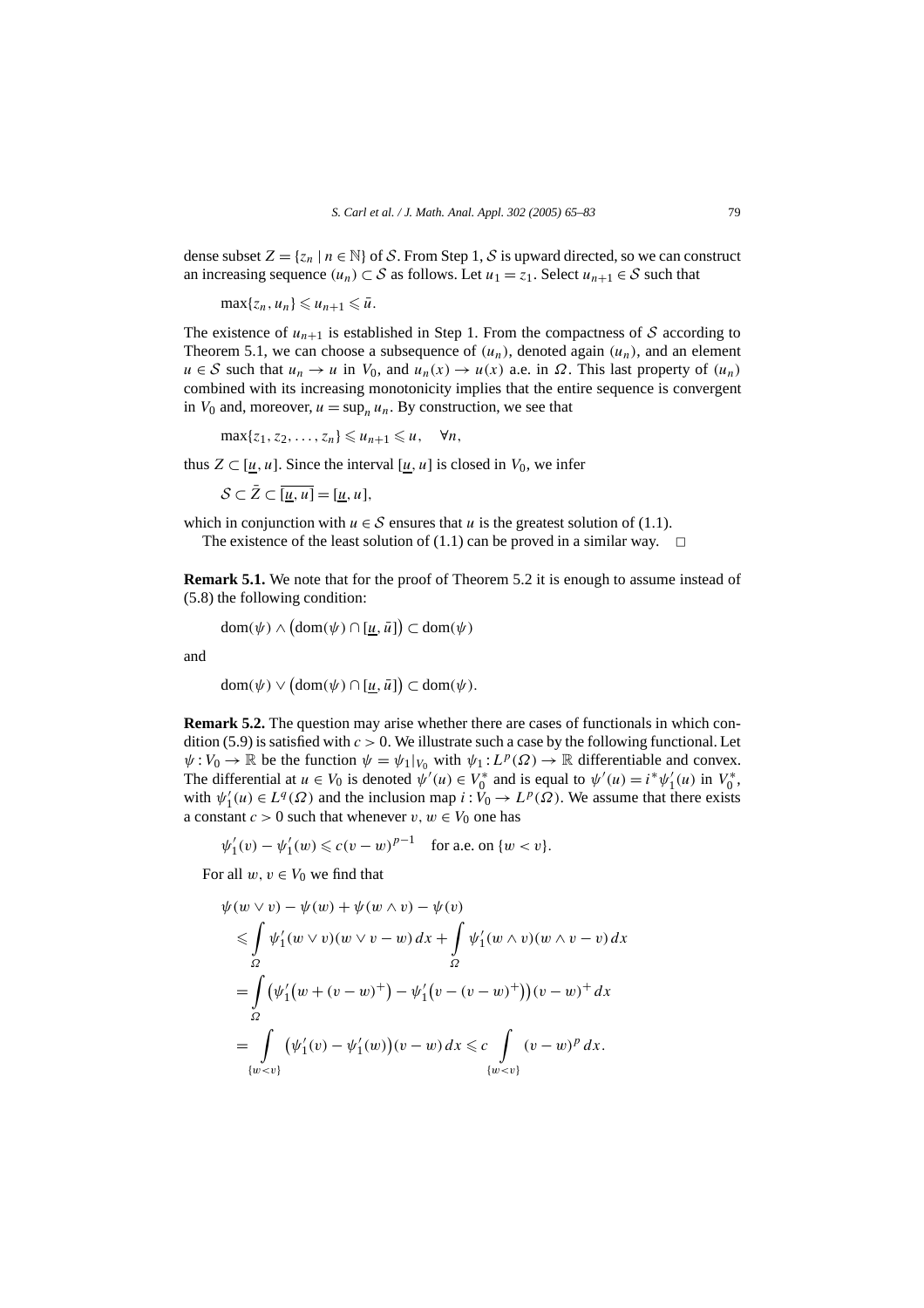#### **6. Applications**

**Example 6.1.** Assume  $f \in L^{\infty}(\Omega) \subset V_0^*$ , and let  $K \subset V_0$  represent the following obstacle

$$
K = \{ v \in V_0 \mid v(x) \leqslant \phi(x) \text{ for a.e. } x \in \Omega \},\tag{6.1}
$$

with  $\phi$ :  $\Omega \to \mathbb{R}$  measurable. Let  $g: V \to \mathbb{R} \cup \{+\infty\}$  be the integral functional introduced in Example 2.3 of Section 2 and  $I_K: V \to \mathbb{R} \cup \{+\infty\}$  the indicator function related with *K* given by (6.1) and assume  $K \neq \emptyset$ . Then the functional  $\psi : V \to \mathbb{R} \cup \{+\infty\}$  defined by

 $\psi = I_K + g$ 

is proper, convex and lower semicontinuous with dom $(\psi) = K \cap \text{dom}(g)$ . We consider the variational–hemivariational inequality (1.1) with *f* and  $\psi$  as specified above, i.e., we are looking for  $u \in K \cap \text{dom}(g)$  such that

$$
u \in K \cap \text{dom}(g): \quad \langle Au - f, v - u \rangle + \psi(v) - \psi(u) + \int_{\Omega} j^0(u; v - u) \, dx \ge 0,
$$
\n
$$
\forall v \in V_0. \tag{6.2}
$$

The following theorem provides conditions that ensure the existence of an ordered pair of constant sub- and supersolutions of (6.2).

**Theorem 6.1.** *Let*  $a_i(x, 0) \equiv 0$  *for all*  $1 \leq i \leq N$ *, and let the constants*  $\alpha \leq 0$ *,*  $\beta \geq 0$  *satisfy the following conditions*:

- (i)  $\alpha \leq \phi(x)$  *for a.e.*  $x \in \Omega$ *.*
- (ii) *For some*  $\xi \in \partial h(\alpha)$ *,*  $\eta \in \partial h(\beta)$  *the following inequality is satisfied:*

$$
-j^{0}(\alpha;-1) + \xi \leq f(x) \leq j^{0}(\beta;1) + \eta \quad \text{for a.e. } x \in \Omega. \tag{6.3}
$$

*Then the constant functions*  $u = \alpha$  *and*  $\bar{u} = \beta$  *form an ordered pair of sub- and supersolutions of* (6.2)*.*

**Proof.** First let us verify that  $u(x) \equiv \alpha$  is a subsolution according to Definition 2.1. As already noted above we have dom $(\psi) = K \cap \text{dom}(g)$ . Since  $\alpha \in \text{dom}(g)$  and  $\alpha \leq 0$  and due to  $\alpha \leq \phi$  (see (i)) we get  $\alpha \vee (\text{dom}(\psi) \cap V_0) \subset \text{dom}(\psi) \cap V_0$ , and thus (i) and (ii) of Definition 2.1 are satisfied. To verify (iii) of Definition 2.1 we need to construct an appropriate functional  $\hat{\psi}$  that satisfies (a)–(c) of Definition 2.1. To this end we set  $\hat{\psi} = g$ . Then (a) is satisfied, because  $\alpha \in \text{dom}(g)$ . For  $v \in \text{dom}(\psi) \cap V_0 = K \cap \text{dom}(g)$  we obtain

$$
\psi(v \vee \underline{u}) + \hat{\psi}(v \wedge \underline{u}) - \psi(v) - \hat{\psi}(\underline{u})
$$
  
=  $g(v \vee \alpha) + g(v \wedge \alpha) - g(v) - g(\alpha) = 0,$  (6.4)

which shows that (b) of Definition 2.1 is satisfied with  $\hat{c} = 0$ . The second equality of (6.4) can easily be shown to be true by splitting up the domain  $\Omega$  into  $\Omega = \Omega_1 \cup \Omega_2 = \{x \in \Omega \mid$  $v(x) \geq \alpha$   $\cup$   $\{x \in \Omega \mid v(x) < \alpha\}$ , and by evaluating the individual integrals. To see that also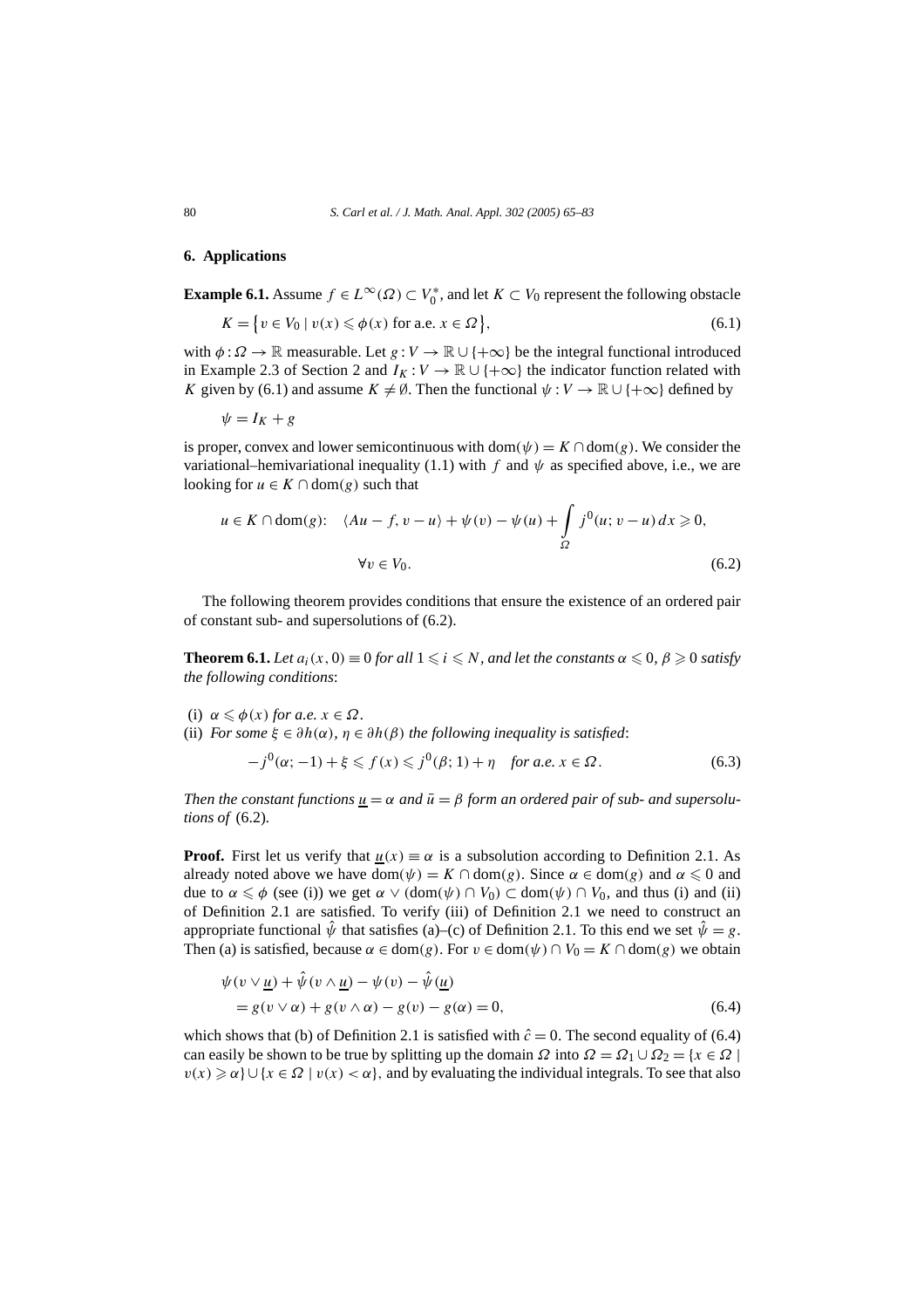(c) of Definition 2.1 is valid let  $v \in \alpha \land (K \cap \text{dom}(g))$ . Then  $v - \alpha \leq 0$  in  $\Omega$  and by (6.3) we get (note that  $h : \mathbb{R} \to \mathbb{R}$  is the integrand of the functional *g* given in Example 2.3)

$$
\langle A\alpha - f, v - \alpha \rangle + g(v) - g(\alpha) + \int_{\Omega} j^{0}(\alpha; v(x) - \alpha) dx
$$
  

$$
\geq \int_{\Omega} (j^{0}(\alpha; -1) + f(x) - \xi)(\alpha - v(x)) dx \geq 0,
$$
 (6.5)

which proves that  $\alpha$  is a subsolution.

Let us show that *β* is a supersolution of (6.2). One readily sees that  $\beta \wedge K \subset K$  and  $\beta \wedge \text{dom}(g) \subset \text{dom}(g)$  holds, and thus (i) and (ii) of Definition 2.2 are satisfied. It remains to verify (iii) of Definition 2.2. To this end we show that with  $\tilde{\psi} = g$  and applying (6.3) the conditions (a)–(c) of Definition 2.2 can be fulfilled. We have  $\beta \in \text{dom}(g)$  and for  $v \in$  $K \cap \text{dom}(g)$  the following equalities are satisfied:

$$
\psi(v \wedge \bar{u}) + \tilde{\psi}(v \vee \bar{u}) - \psi(v) - \tilde{\psi}(\bar{u})
$$
  
=  $g(v \wedge \beta) + g(v \vee \beta) - g(v) - g(\beta) = 0,$  (6.6)

which shows that (b) of Definition 2.2 holds with  $\tilde{c} = 0$ . Finally, to verify (c) let  $v \in$  $\beta \vee (K \cap \text{dom}(g))$ ; then  $v \ge \beta$  and we obtain by means of (6.3),

$$
\langle A\beta - f, v - \beta \rangle + g(v) - g(\beta) + \int_{\Omega} j^0(\beta; v(x) - \beta) dx
$$
  
\n
$$
\geq \int_{\Omega} (j^0(\beta; 1) - f(x) + \eta)(v(x) - \beta) dx \geq 0,
$$

which proves that the constant  $\beta \geq 0$  is a supersolution.  $\Box$ 

**Corollary 6.1.** *Let the hypotheses of Theorem* 6.1*,* (A1)–(A3) *and* (H) *be satisfied. Then the variational–hemivariational inequality* (6.2) *possesses extremal solutions within the order interval* [ $\alpha$ ,  $\beta$ ] *and the solution set* S *of all solutions of* (6.2) *within* [ $\alpha$ ,  $\beta$ ] *is compact.* 

**Proof.** By Theorem 6.1 the constants  $\alpha$  and  $\beta$  form an ordered pair of sub- and supersolutions, respectively, and thus Theorems 4.1 and 5.1 can be applied which provide the existence of solutions within [ $\alpha$ ,  $\beta$ ] and the compactness of S. For the existence of extremal solutions we apply Theorem 5.2. To this end we only need to verify conditions (5.8) and (5.9) for the specific functional  $\psi = I_K + g$  considered here. It can easily be seen that the following is true:  $K \vee K \subset K$ ,  $K \wedge K \subset K$ , dom(g)  $\vee$  dom(g)  $\subset$  dom(g), and dom(g)  $\wedge$ dom(g) ⊂ dom(g), and hence condition (5.8) holds (note dom( $\psi$ ) = *K* ∩ dom(g)). For *w*, *v* ∈ *K* ∩ dom(*g*) we have

$$
\psi(w \lor v) - \psi(w) + \psi(w \land v) - \psi(v)
$$
  
=  $g(w \lor v) - g(w) + g(w \land v) - g(v) = 0$ ,

and thus also (5.9) is satisfied with  $c = 0$ . This completes the proof.  $\Box$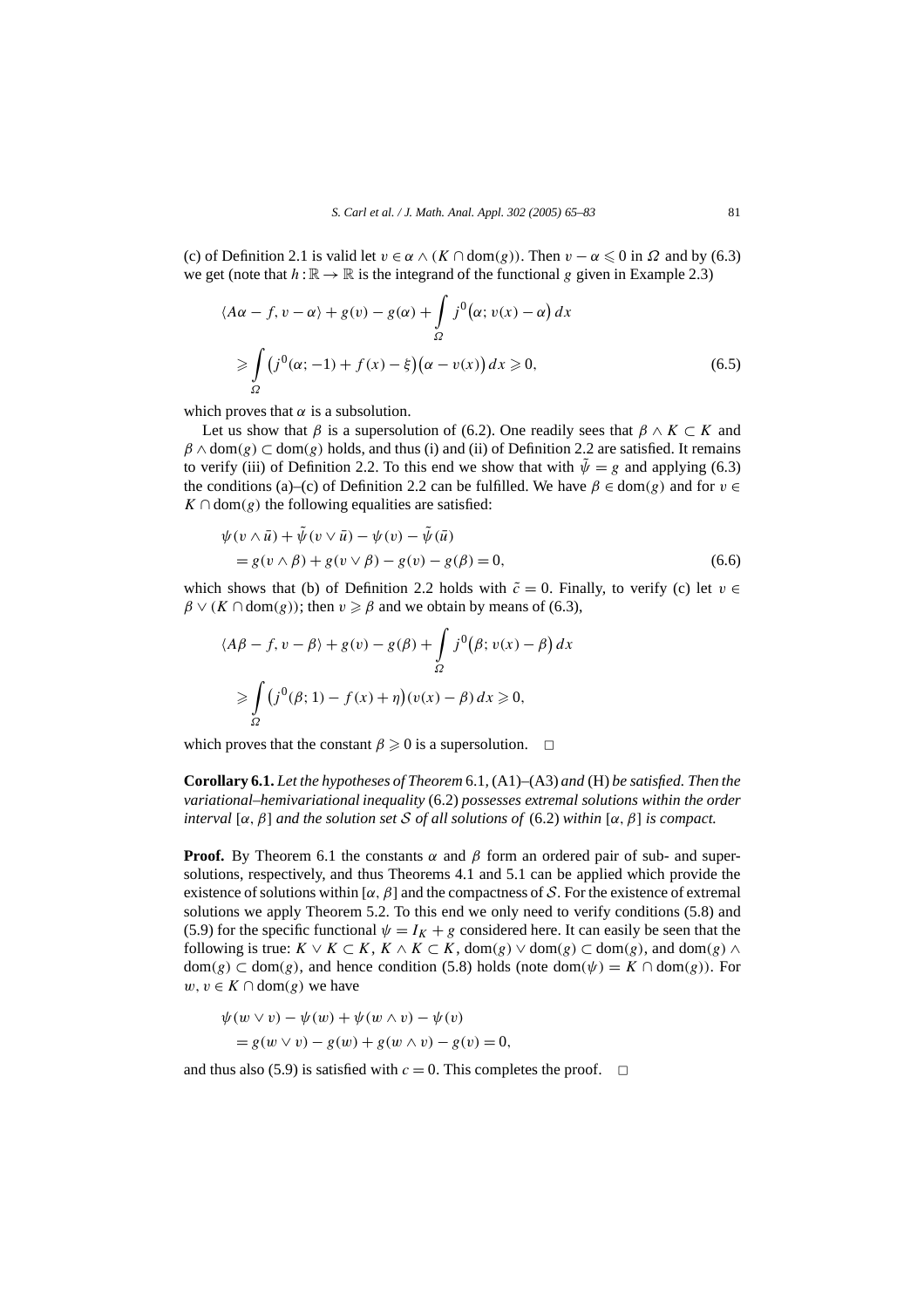**Example 6.2.** Assume as in Example 6.1 that the operator *A* satisfies  $a_i(x, 0) \equiv 0$  for all  $1 \leq i \leq N$ . Let  $\psi : V_0 \to \mathbb{R}$  be given by

$$
\psi(v) = \frac{\lambda}{p} \int_{\Omega} |v|^p \, dx, \quad \forall v \in V_0,
$$

then the following corollary provides a sufficient condition for zero to be a subsolution of problem  $(1.1)$ . In the proof we will demonstrate the flexibility in the choice of the auxiliary functional  $\hat{\psi}$ .

**Corollary 6.2.** *Let*  $f \in L^{p^{*'}}(\Omega)$  ( $p^*$  *the critical Sobolev exponent) such that*  $f(x) \geq$  $-j<sup>0</sup>(0; -1)$  *for a.e.*  $x \in \Omega$ *, where*  $j : \mathbb{R} \to \mathbb{R}$  *verifies assumption* (H)*. Then*  $\underline{u} = 0$  *is a subsolution of problem* (1.1) *with ψ as specified above.*

**Proof.** We need to verify the conditions of Definition 2.1. Since dom $(\psi) = V_0$ , (i) and (ii) of Definition 2.1 are trivially satisfied. To check condition (iii) we may choose the function  $\hat{\psi}: V \to \mathbb{R}$  in the form

$$
\hat{\psi}(v) = \frac{m\lambda}{p} \int_{\Omega} |v|^p dx, \quad \forall v \in V,
$$

where  $m \in [0, \infty)$ . Condition (iii)(a) is evident. Condition (iii)(b) is verified, because we have

$$
\psi(v^+) + \hat{\psi}(-v^-) - \psi(v) - \hat{\psi}(0)
$$
\n
$$
= \frac{\lambda}{p} \left[ \int_{\Omega} |v^+|^p \, dx + m \int_{\Omega} |v^-|^p \, dx - \left( \int_{\Omega} |v^+|^p \, dx + \int_{\Omega} |v^-|^p \, dx \right) \right]
$$
\n
$$
= \frac{(m-1)\lambda}{p} \int_{\Omega} |v^-|^p \, dx = \frac{(m-1)\lambda}{p} \int_{\Omega} |(-v)^+|^p \, dx, \quad \forall v \in V_0,
$$

and thus condition (iii)(b) is satisfied with  $\hat{c} = 0$  for  $m \in [0, 1]$ , and a positive  $\hat{c} =$  $(m - 1)\lambda/p$  for  $m > 1$ . It remains to verify condition (iii)(c), that is

$$
\langle A0 - f, v \rangle + \frac{m\lambda}{p} \int_{\Omega} |v|^p \, dx + \int_{\Omega} j^0(0; v) \, dx \ge 0, \quad \forall v \in 0 \wedge V_0.
$$

Writing  $v = -w^-$  with  $w \in V_0$ , this reads

$$
\int_{\Omega} \left( f + \frac{m\lambda}{p} (w^-)^{p-1} + j^0(0; -1) \right) w^- dx \ge 0,
$$

which in view of our assumptions is true for any  $m \in [0, \infty)$ .  $\Box$ 

#### **References**

[1] S. Carl, S. Heikkilä, Nonlinear Differential Equations in Ordered Spaces, Chapman & Hall/CRC, Boca Raton, FL, 2000.